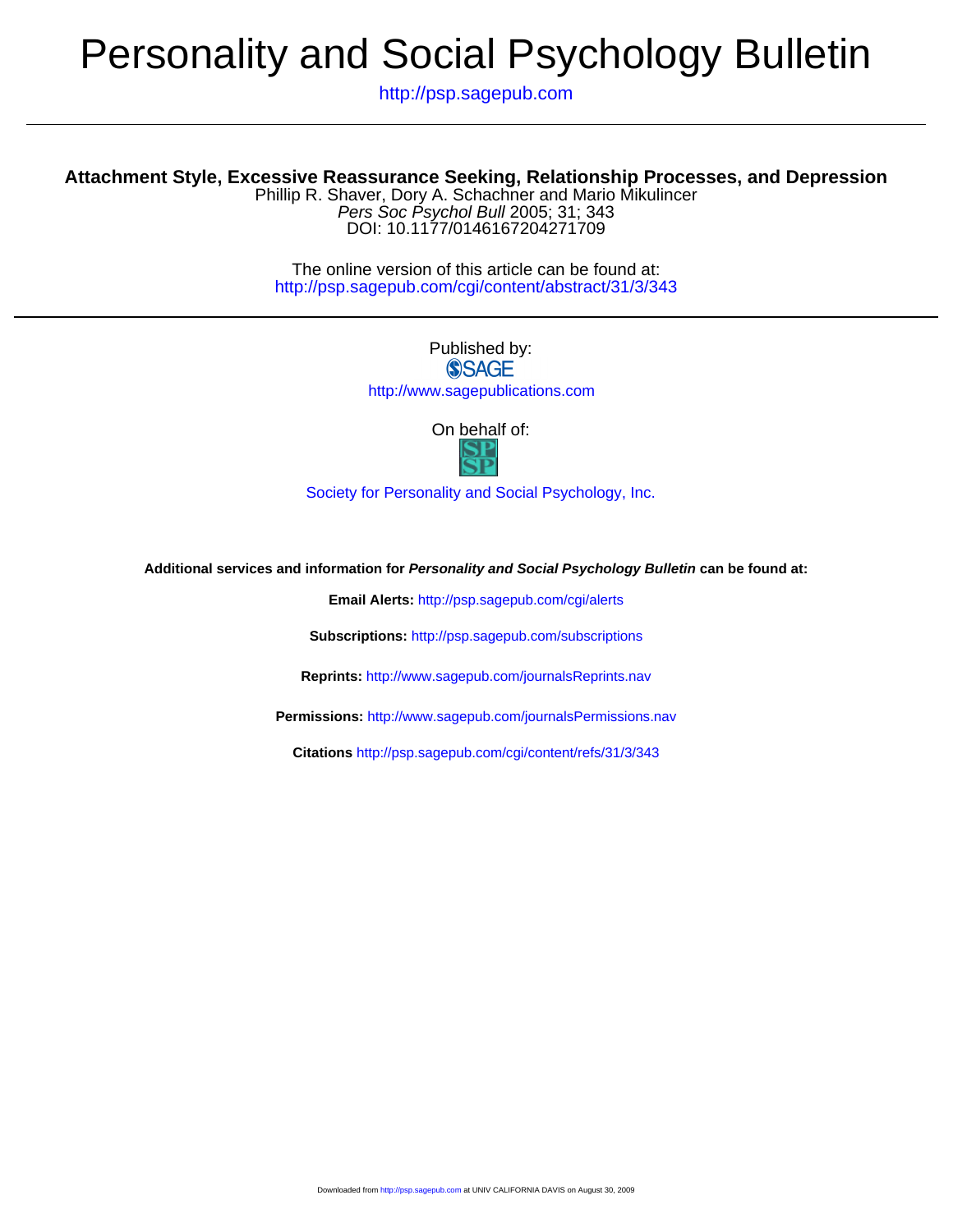# **Attachment Style, Excessive Reassurance Seeking, Relationship Processes, and Depression**

**Phillip R. Shaver Dory A. Schachner** *University of California–Davis*

**Mario Mikulincer** *Bar-Ilan University*

*The authors examined the association between excessive reassurance seeking (ERS) in couple relationships and depression, hypothesizing that this association can be explained by attachment anxiety. In Study 1, 72 couples completed questionnaires about ERS, depression, attachment style, and relationship quality. In Study 2, 61 couples completed the same measures in addition to completing daily diary assessments for 14 days. In both studies, ERS was related to depression, but only because of its association with attachment anxiety. The association between attachment anxiety and depression was not mediated by either partner's relationship quality, even though partners noticed each other's ERS. Instead, relationship quality was related primarily to avoidant attachment. These findings were replicated at a daily level of analysis, where interesting details of the underlying processes were revealed. At least in young unmarried couples, depression is associated with attachment anxiety—and one of its facets, ERS—mostly for intrapsychic reasons.*

*Keywords: attachment style; reassurance seeking; depression; relationship quality*

**I**n a 1999 target article summarizing studies of depression and relationship dissolution, Joiner, Metalsky, Katz, and Beach described the phenomenon of excessive reassurance seeking (ERS) as "the relatively stable tendency to excessively and persistently seek assurances from others that one is lovable and worthy, regardless of whether such assurance has already been provided" (p. 270). In a number of studies, ERS has been linked both concurrently and prospectively with depression. According to Coyne (1976), whose ideas provided a foundation for Joiner et al.'s (1999) research, nondepressed but mildly dysphoric individuals tend to doubt their own worth and ask their relationship partner for reassurance. Any reassurance that follows is then discounted or doubted, leading to further dysphoria and partner frustration, which initiates a potentially vicious cycle that can lead to depression in the reassurance seeker and further dissatisfaction on the part of the reassurance provider. Based on this theory and associated studies, Joiner et al. (1999) argued that ERS is a cause of depression and is involved in generating negative interpersonal outcomes, such as relationship disruptions and contagious depression (depression that is "caught" by a previously nondepressed partner).

In all of the samples studied by Joiner's research group (including college students: Joiner, 1994; Joiner, Alfano, & Metalsky, 1992, 1993; Joiner & Metalsky, 1995; Potthoff, Holahan, & Joiner, 1995; air force cadets: Joiner & Schmidt, 1998; adolescent inpatients: Joiner & Metalsky, 1998; and dating women: Katz & Beach, 1997), a significant correlation between ERS and depression was found. Using Air Force cadets undergoing basic training, Joiner and Schmidt (1998) found that baseline levels of ERS were significantly predictive of increases from baseline to follow-up in depressive symptoms. Using a diathesis-stress approach to the relation between ERS and depression, Joiner and Metalsky (1998) showed that when faced with the stress of a low grade on an exam, high reassurance-seeking college students exhibited depression, whereas low reassurance-seeking students did not. Similarly, Joiner and Metalsky (1998) found that high reassurance-seeking students paired

**Authors' Note:** Please address correspondence to Phillip R. Shaver, Department of Psychology, University of California, One Shields Avenue, Davis, CA 95616-8686; e-mail: prshaver@ucdavis.edu.

*PSPB,* Vol. 31 No. 3, March 2005 343-359

DOI: 10.1177/0146167204271709

<sup>© 2005</sup> by the Society for Personality and Social Psychology, Inc.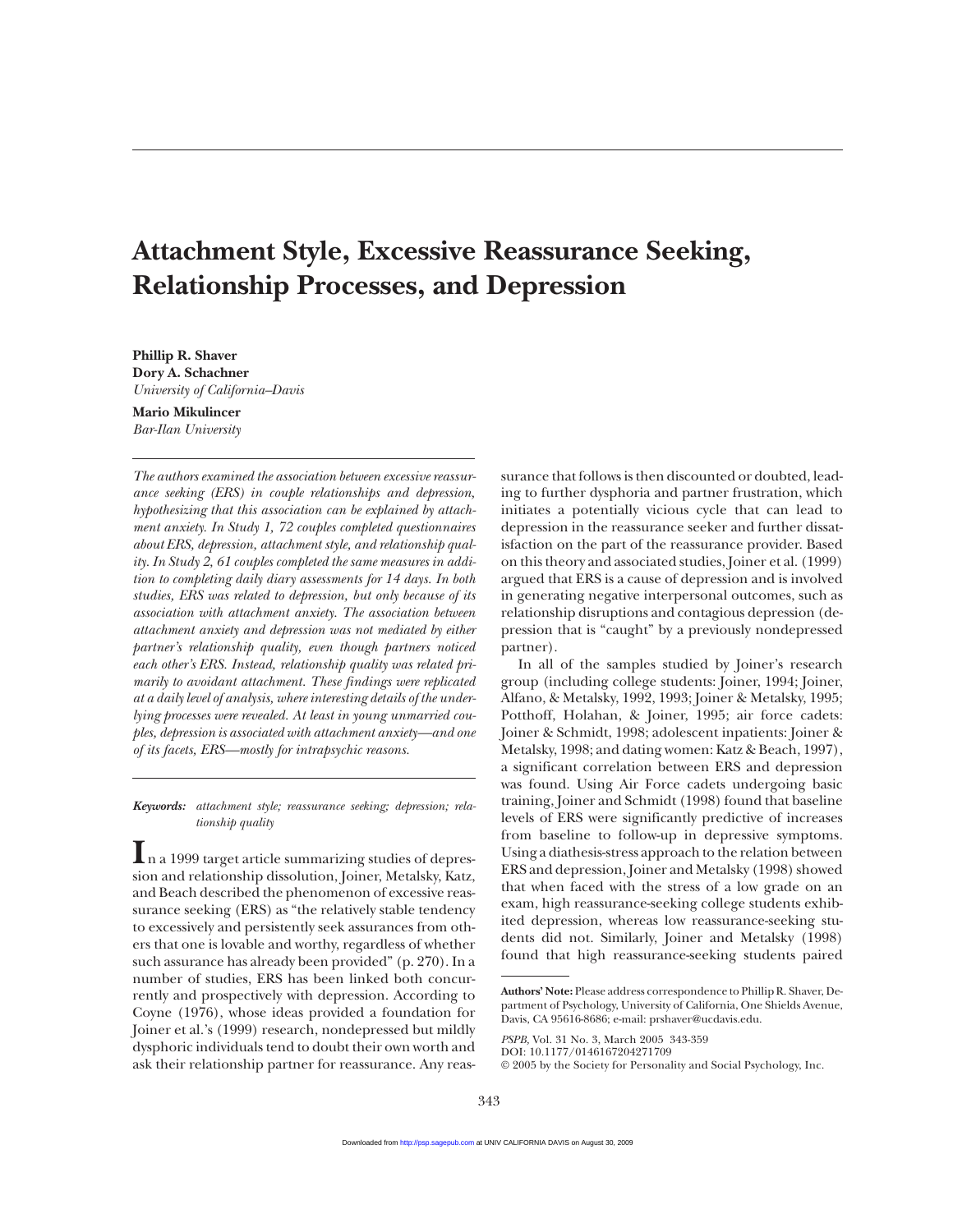with a roommate who viewed them negatively experienced increases in depression, whereas low reassuranceseeking students did not. Katz, Beach, and Joiner (1998) found the same pattern of results among dating women in relationships with men who viewed them negatively: High reassurance-seeking women reported increases in depression; low reassurance-seeking women did not.

Joiner et al. (1999) suggested that the association between ERS and depression arises because high reassurance seekers become demoralized as their ERS fails to produce hoped-for results. A second suggestion offered by Joiner et al. (1999), drawing on ideas propounded by Coyne (1976), is that as depression mounts, ERS becomes difficult for significant others to tolerate, causing them to withdraw from or reject the reassurance seeker, which worsens the seeker's depression, thereby producing a vicious cycle.

If Coyne's (1976) analysis is correct, ERS should have a negative impact on relationship partners. In a study of women involved in dating relationships, Katz and Beach (1997) found that women with depressive symptoms were negatively evaluated by their partners only if they exhibited ERS. Similarly, Joiner and Metalsky (1995) showed that depressed students were negatively evaluated by their roommates only if they engaged in ERS. Examining the phenomenon of contagious depression (one person's depression inducing symptoms in another person; Joiner et al., 1999), Katz et al. (1998) found that romantic partners of college students who reported high ERS and depressive symptoms were likely to report depression themselves. As Joiner et al. (1999) point out, research on interpersonal rejection and contagious depression suggests that the joint operation of depressive symptoms and ERS disaffects significant others, causing relationship termination at worst and emotional unavailability of one's partner at best.

In a commentary on Joiner et al.'s (1999) target article, Brennan and Carnelley (1999) suggested that the tendency to engage in ERS originates in experiences with inconsistent attachment figures and is part of what attachment researchers (for reviews, see Cassidy & Shaver, 1999; Mikulincer & Shaver, 2003) call an anxious attachment style. Hazan and Shaver (1987) proposed that Bowlby's (1982) attachment theory, originally designed to explain normative and individual-difference aspects of infant-parent emotional bonding in terms compatible with ethology and evolutionary biology, could be extended to romantic relationships. Since then, hundreds of studies have shown that "attachment styles," as the individual-difference categories came to be called, are related to motives, feelings, and behavior in romantic relationships.

Although both the conceptualization and measurement of attachment style have varied across studies

(Crowell, Fraley, & Shaver, 1999), most investigators who use self-report measures of adult attachment style agree that two primary dimensions are involved (e.g., Bartholomew & Horowitz, 1991; Brennan, Clark, & Shaver, 1998). The first dimension, attachment anxiety, concerns worries about rejection and abandonment; the second dimension, attachment avoidance, concerns the degree to which a person feels lack of comfort depending on and being emotionally close to others. According to Mikulincer and Shaver (2003), these two dimensions represent different ways of regulating the distress and insecurities resulting from a failure to find external or internalized sources of comfort and support. On one hand, people scoring high on measures of attachment anxiety tend to rely on hyperactivating strategies energetic persistence in seeking comfort, reassurance, and support from relationship partners. These strategies also involve vigilance for signs of partner unavailability, overdependence on relationship partners, and rumination on worries and vulnerabilities. On the other hand, people scoring high on measures of attachment avoidance tend to rely on deactivating strategies downplaying of intimacy and dependence and denial of the need for a partner's support. These strategies also involve amplification of one's own sense of competence, value, and invulnerability (see Mikulincer & Shaver, 2003, for an extensive review of these strategies).

Following Mikulincer and Shaver's (2003) conceptualization of the two dimensions underlying attachment styles, we hypothesize that excessive reassurance seeking results from the hyperactivating strategy associated with anxious attachment and hence is likely to occur most intensely when an attachment-anxious person feels vulnerable to rejection or abandonment (e.g., following interpersonal conflicts interpreted as steps on the road to relationship dissolution). Although this process might involve the kinds of relational dynamics postulated by Joiner et al. (1999), it is also possible that it occurs mostly in the anxious person's mind, almost regardless of a partner's actual feelings or behavior. Collins (1996) showed, for example, that attachmentanxious individuals tend to jump to negative conclusions about their partners' feelings and loyalty even when the evidence for disinterest or disloyalty is ambiguous or nonexistent.

It seems likely that people who score high on attachment anxiety are overrepresented among excessive reassurance seekers. In fact, the four-item ERS scale used by Joiner and Metalsky (1998) contains items almost identical to ones included in measures of anxious attachment. For example, one anxious-attachment item on the Experiences in Close Relationships scale (ECR; Brennan et al., 1998) reads as follows: "I need a lot of reassurance that I am loved by my partner." Another reads, "Some-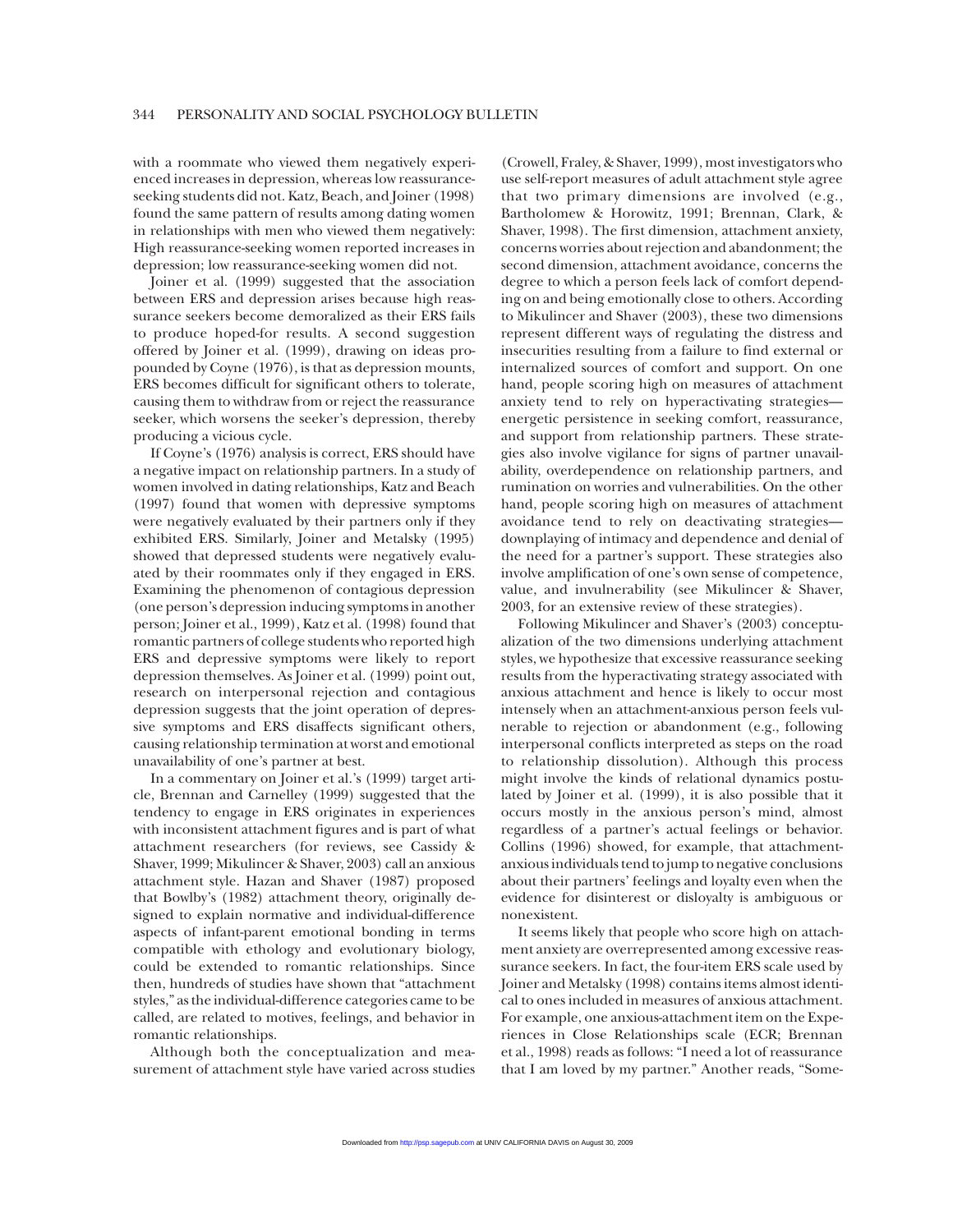times I feel that I force my partner to show more feeling and commitment." The following are two of the four ERS items: "Do you find yourself often asking your partner how he or she truly feels about you?" and "Do you frequently seek reassurance from your partner as to whether he or she really cares about you?"

Not surprisingly, attachment anxiety is associated with depression (e.g., Bifulco, Moran, Ball, & Bernazzani, 2002; Carnelley, Pietromonaco, & Jaffe, 1994; Mickelson, Kessler, & Shaver, 1997; Wayment & Vierthaler, 2002). Hypothesized explanations for the association between attachment-related anxiety and depression include anxious people's negative models of self (e.g., believing they are unlovable; Bartholomew & Horowitz, 1991), low self-esteem (Griffin & Bartholomew, 1994), self-criticism (Murphy & Bates, 1997), and dysfunctional attributions about partners' behavior that increase the likelihood of jealousy and separation anxiety (Collins, 1996). In contrast, people high in avoidance are generally less invested in relationships, less upset when they end, and relatively low in commitment and relationship satisfaction (Mikulincer & Shaver, 2003).

If excessive reassurance seeking (ERS) is an aspect of anxious attachment, it would be beneficial to fold this construct into the more extensive literature on attachment processes rather than create a separate theory about it. This would result in increased parsimony and a richer network of research questions about the nature and development of ERS. To date, only one study has examined a possible link between attachment style and ERS. Using two samples of college students, Davila (2001) found that attachment anxiety accounted for part but not all of the association between ERS and depression, suggesting that ERS might be a distinct construct. In those studies, however, ERS was measured across all kinds of relationships, not just romantic ones; many of the participants were not involved in a romantic relationship at the time; and one of the samples was selected because its members showed "early signs of romantic dysfunction and psychopathology." Moreover, Davila did not study both members of couples, which is the focus of the studies we report here.

We surveyed members of university-student couples to see how their ERS and attachment anxiety were related to each other and how these variables correlated with a standard measure of depression. We also included measures of relationship quality to see whether either partner's ERS was correlated with either partner's dissatisfaction, as suggested by Joiner et al.'s (1999) theory. As well, we assessed each partner's perceptions of the other partner's ERS to determine whether self-reported ERS is noticed by the partner, as would seem to be required by the hypothesis that one partner's ERS causes dissatisfaction in the other. We also included a measure of avoidant attachment because (as explained above) the construct of attachment style is defined in terms of two dimensions, anxiety and avoidance, and previous research (summarized by Mikulincer & Shaver, 2003) suggests that some of the constructs involved in Coyne's and Joiner et al.'s analysis of ERS, such as relationship quality, are more related to avoidance than anxiety. Conducting regression analyses in which the two dimensions are considered simultaneously allows us to see which dimension is primarily associated with psychological and relational variables when the other dimension is statistically controlled.

Because our first study provided no detailed information about the workings of attachment anxiety, avoidance, and ERS in the daily processes involved in couple relationships, in our second study we employed a daily diary procedure to get a closer look at emotional and social processes. In particular, we examined the effect of the two attachment dimensions and daily conflicts on day-to-day changes in ERS, dysphoria, and relationship quality.

The following hypotheses were addressed in both studies:

- *Hypothesis 1:* In line with Joiner et al. (1999), we expected ERS to be a real, observable phenomenon that can be corroborated by the other partner's observations. Hence, we expected self-reported and partner-reported ERS to be highly correlated, although we did not expect this correspondence to require that a reassurance seeker's depression would stem mainly from partner reactions to ERS.
- *Hypothesis 2:* Based on Brennan and Carnelley's (1999) analysis, we expected ERS and attachment anxiety to be highly correlated.
- *Hypothesis 3:*Based on both theoretical analyses and prior research, we expected that ERS and attachment anxiety would be associated with depression.
- *Hypothesis 4:* When scores on both ERS and attachment anxiety were entered into a regression equation predicting depression, we expected that the inclusion of attachment anxiety would eliminate the predictive power of ERS, indicating that ERS is a facet or aspect of anxious attachment.
- *Hypothesis 5:* Based on recent adult attachment studies (e.g., Frei & Shaver, 2002), we expected that poor relationship quality would be more strongly associated with avoidant attachment than with anxious attachment or ERS.

Beyond testing these hypotheses, we also asked exploratory research questions about social and emotional processes related to ERS and depression. The first question concerns mediation of the associations between attachment anxiety, ERS, and depression. Are the effects of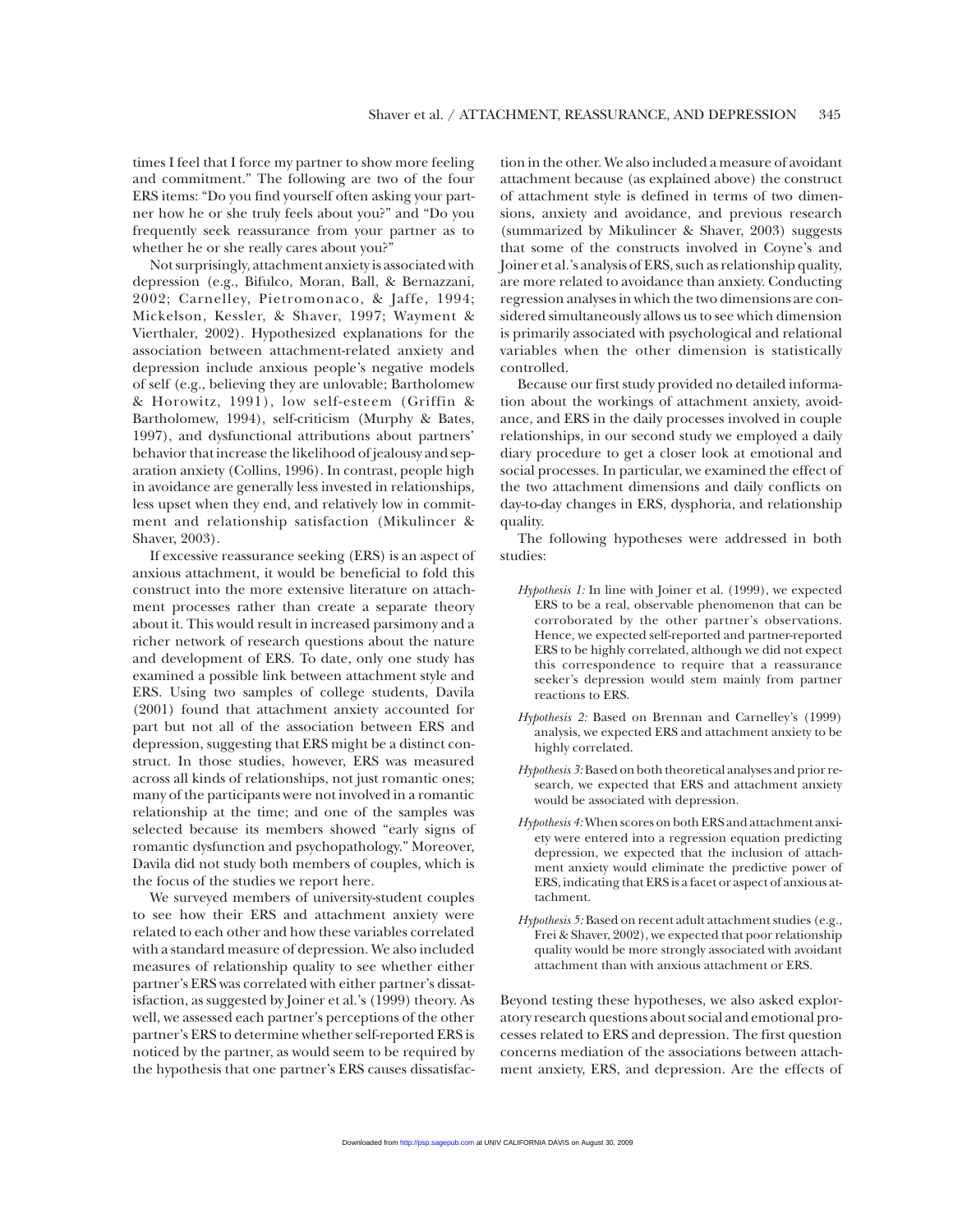attachment anxiety and ERS on depression mediated by either partner's relationship quality, as Joiner et al.'s (1999) analysis suggests? Or is the association unmediated by relational variables, being generated instead mostly in the anxious person's mind (by unwarranted worries, faulty attributions, and rumination)? The second question concerns whether one partner's depression and ERS affect the other partner's relationship quality or depression, as studies by Katz and Beach (1997) and Joiner and Metalsky (1995) suggest. The third question concerns gender differences in the associations between attachment style, ERS, depression, and relationship quality. In both studies, we analyzed data for men and women separately, which reduced the problem of nonindependent data points and allowed us to detect gender differences.

#### STUDY 1

Study 1 was designed to address the first set of hypotheses and questions in a preliminary, cross-sectional way based on single-time assessments of both members of 72 premarital couples. Each person independently completed questionnaires about ERS, depression, attachment style, and relationship quality.

#### *Method*

*Participants*. Both members of 72 heterosexual couples, one of whom was a student in an introductory class at a large research university, independently completed packets of questionnaires in exchange for one partner's extra credit in the class. Participants' ages ranged from 17 to 32, with a median of 20. Of the 144 participants, 65 (45%) were Caucasian (European American), 51 (35%) were Asian or Asian American, 10 (7%) were Hispanic American, and 18 (13%) were other. These characteristics accurately reflect those of the student body at the university. The couple members had been together for periods ranging from 3 weeks to 5 years, with a median of 15 months. Thus, although not married, most of the participants were involved in stable, long-term relationships.

*Materials and procedure*. Class members who opted to participate in the study received two questionnaire packets in opaque envelopes, one for themselves and one for their partner. The questionnaires were completed independently and each was then sealed in its own envelope to assure anonymity. Each questionnaire included five self-report scales that were randomly ordered for each participant.

Attachment anxiety and avoidance were assessed by the Experiences in Close Relationships scale (ECR; Brennan et al., 1998), which contains 36 statements (18 assessing anxious attachment and 18 assessing avoidant attachment) about feelings and experiences in romantic relationships. Participants were asked to indicate their agreement with each statement based on their experiences in their current relationship. Agreement was assessed with a 7-point scale ranging from 1 (*disagree strongly*) to 7 (*agree strongly*). (Reliability coefficients for this and the other measures are shown in Table 2.) Two scores were computed for each participant by averaging the relevant items; higher scores indicate higher anxiety and avoidance.

Excessive reassurance seeking was assessed with the four-item Excessive Reassurance Seeking Scale (ERSS; Joiner & Metalsky, 1998). The first two items asked directly about a participant's tendency to engage in reassurance seeking (e.g., "Do you find yourself often asking your partner how he/she truly feels about you?"), whereas the second two inquired about the partner's reaction (e.g., "Does your partner sometimes become irritated with you for seeking reassurance about whether he/she really cares about you?"). Participants answered the questions based on their current relationship, indicating frequency of ERS on 7-point scales ranging from 1 (*not at all*) to 7 (*extremely often*). An average score was computed for each participant.

Perception of partner's ERS was assessed by a modified version of Joiner and Metalsky's (1998) ERSS. This version, which we created for the present study, contained altered versions of the four items in the ERSS, reworded to refer to each participant's partner rather than to himself or herself. The revised versions of the two items mentioned previously were, "Does your partner often ask you how you truly feel about him/her?" and "Do you sometimes become irritated with your partner for seeking reassurance about whether you really care about him/her?" Again, items were answered on a 7 point scale ranging from 1 (*not at all*) to 7 (*extremely often*). This modified version of the ERSS was included to determine whether ERS is an actual phenomenon noticed by a person's relationship partner. A total score was computed for each participant by averaging the four items.

Depression was assessed by the Center for Epidemiologic Studies Depression Scale (CES-D; Radloff, 1997), a 20-item inventory designed to measure depression in community samples. Items include the following: "I felt that everything I did was an effort" and "I felt hopeful about the future" (reverse-scored). Participants answered the items with reference to their moods during the past week using a 4-point scale ranging from 1 (*rarely or none of the time–less than 1 day*) to 4 (*most or all of the time–5 to 7 days).* A depression score was computed for each participant by averaging scores on the 20 items.

Relationship quality was assessed by the Perceived Relationship Quality Component Inventory (PRQC;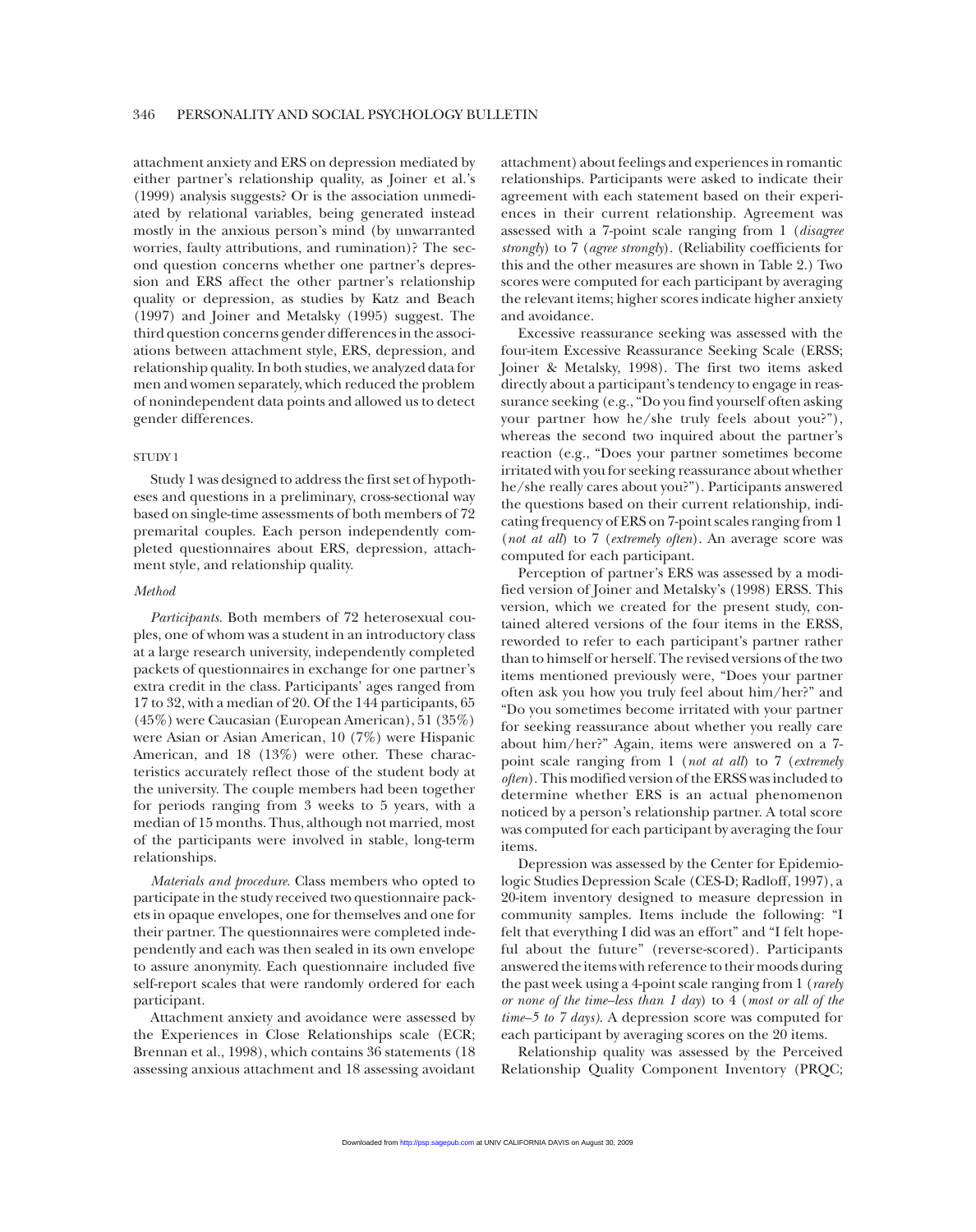|                         |      | М            | SD.      |       |
|-------------------------|------|--------------|----------|-------|
| Variable                | Men  | <i>Women</i> | Men.     | Women |
| Attachment anxiety      | 3.57 | 3.55         | $1.00\,$ | 1.10  |
| Attachment avoidance    | 2.05 | 2.03         | .79      | .72   |
| <b>ERS</b>              | 2.93 | 3.04         | 1.92     | 1.46  |
| Perceived partner's ERS | 2.58 | 2.42         | 1.19     | 1.34  |
| Depression              | 1.65 | 1.70         | .42      | .49   |
| Relationship quality    | 6.12 | 6.12         | .72      | .70   |

#### **TABLE 1: Means and Standard Deviations for Attachment Variables, ERS, Depression, and Relationship Quality in Study 1, Reported Separately for Each Gender**

#### **TABLE 2: Cronbach's Alpha Coefficients for Attachment Variables, ERS, Depression, and Relationship Quality According to Gender and Study**

| Variable                |     | Study 1<br>$(N = 72 \text{ couples})$ | Study 2<br>$(N = 61 \text{ couples})$ |       |
|-------------------------|-----|---------------------------------------|---------------------------------------|-------|
|                         | Men | <i>Women</i>                          | Men                                   | Women |
| Attachment anxiety      | .88 | .90                                   | .92                                   | .92   |
| Attachment avoidance    | .91 | .86                                   | .78                                   | .90   |
| <b>ERS</b>              | .81 | .83                                   | .82                                   | .86   |
| Perceived partner's ERS | .79 | .87                                   | .80                                   | .88   |
| Depression              | .85 | .89                                   | .88                                   | .87   |
| Relationship quality    | .91 | .92                                   | .95                                   | .93   |

NOTE: ERS = excessive reassurance seeking.

NOTE: ERS = excessive reassurance seeking.

#### **TABLE 3: Pearson Correlations Between Attachment Variables, Depression, ERS, and Relationship Quality According to Gender and Study**

| Variable                           | 1         | 2        | 3        | $\overline{4}$ | 5        | 6        |          |
|------------------------------------|-----------|----------|----------|----------------|----------|----------|----------|
| Study 1 ( $N = 72$ couples)        |           |          |          |                |          |          |          |
| 1. Attachment anxiety              |           | .16      | $.68**$  | $.40**$        | $.53**$  | $-.06$   | $-.08$   |
| 2. Attachment avoidance            | .13       |          | .08      | .04            | .16      | $-.71**$ | $-.37**$ |
| 3. ERS                             | $.59**$   | $-.07$   |          | $.60**$        | $.43**$  | $-.08$   | $-.09$   |
| 4. Partner perception of one's ERS | $.46**$   | .06      | $.56**$  |                | $-.42**$ | .00.     | $-.12$   |
| 5. Depression                      | $.62**$   | .21      | $.32**$  | .18            |          | $-.14$   | $-.25*$  |
| 6. Own quality                     | $-.22$    | $-.76**$ | .08      | $-.07$         | $-.32**$ |          | $.42**$  |
| 7. Partner's quality               | $-.33**$  | $-.42**$ | $-.32**$ | $-.49**$       | $-.19$   | $.42**$  |          |
| Study 2 ( $N = 61$ couples)        |           |          |          |                |          |          |          |
| 1. Attachment anxiety              |           | $.28*$   | $.61**$  | $.37**$        | $.61**$  | $-.21$   | $-.27*$  |
| 2. Attachment avoidance            | .15       |          | .22      | .05            | .22      | $-.70**$ | $-.55**$ |
| 3. ERS                             | $.64**$   | $-.05$   |          | $.57**$        | $.45***$ | $-.21$   | $-.21$   |
| 4. Partner perception of one's ERS | $.64***$  | .22      | $.56**$  |                | $-.27*$  | $-.01$   | $-.01$   |
| 5. Depression                      | $.31*$    | .21      | .14      | .23            |          | $-.11$   | $-.20$   |
| 6. Own quality                     | $-.18$    | $-.69**$ | $-.05$   | $-.25$         | $-.18$   |          | $.70**$  |
| 7. Partner's quality               | $-.34***$ | $-.56**$ | $-.10$   | $-.40**$       | $-.19$   | $.70**$  |          |

NOTE: Correlation coefficients for women are above the diagonal; for men, below the diagonal. ERS = excessive reassurance seeking. \**p* < .05. \*\**p* < .01.

Fletcher, Simpson, & Thomas, 2001). This carefully designed and well-validated 18-item measure assesses current romantic relationship quality. Participants rated their levels of satisfaction, devotion, intimacy, trust, passion, and love for their current partner on a 7-point scale ranging from 1 (*not at all*) to 7 (*extremely*). A total score was computed by averaging scores for the 18 items.

#### *Results and Discussion*

Descriptive statistics for the measures used in Study 1 are summarized in Table 1. As can be seen, the statistics were highly similar for men and women. Scale reliabilities for both sexes are displayed in Table 2. All of the scales exhibited adequate internal consistency whether completed by men or women. As can be seen in Table 3, the correlations were similar for men and women (in fact, the correlation between the two sets of correlation coefficients was .97), and there were no significant scale-score sex differences (based on tests not shown in the table). The correlations are reported separately for men and women because each man in the sample is paired with one of the women in the sample, rendering their scores nonindependent.

*The association between self-reports and partner-reports of ERS*. Our first hypothesis concerns the expected correlation between one partner's ERS score and the other partner's perceived ERS score. In the analysis where men's ERS scores were correlated with women's perceptions of the men's ERS behavior, the correlation coefficient was .56. In the complementary analysis where women's ERS scores were correlated with men's perceptions of the women's ERS behavior, the correlation coefficient was .60. The coefficients are similarly high, indicating that ERS behavior is real and observable by both men and women.

*The association between attachment anxiety and ERS*. Our second hypothesis was that ERS would be highly corre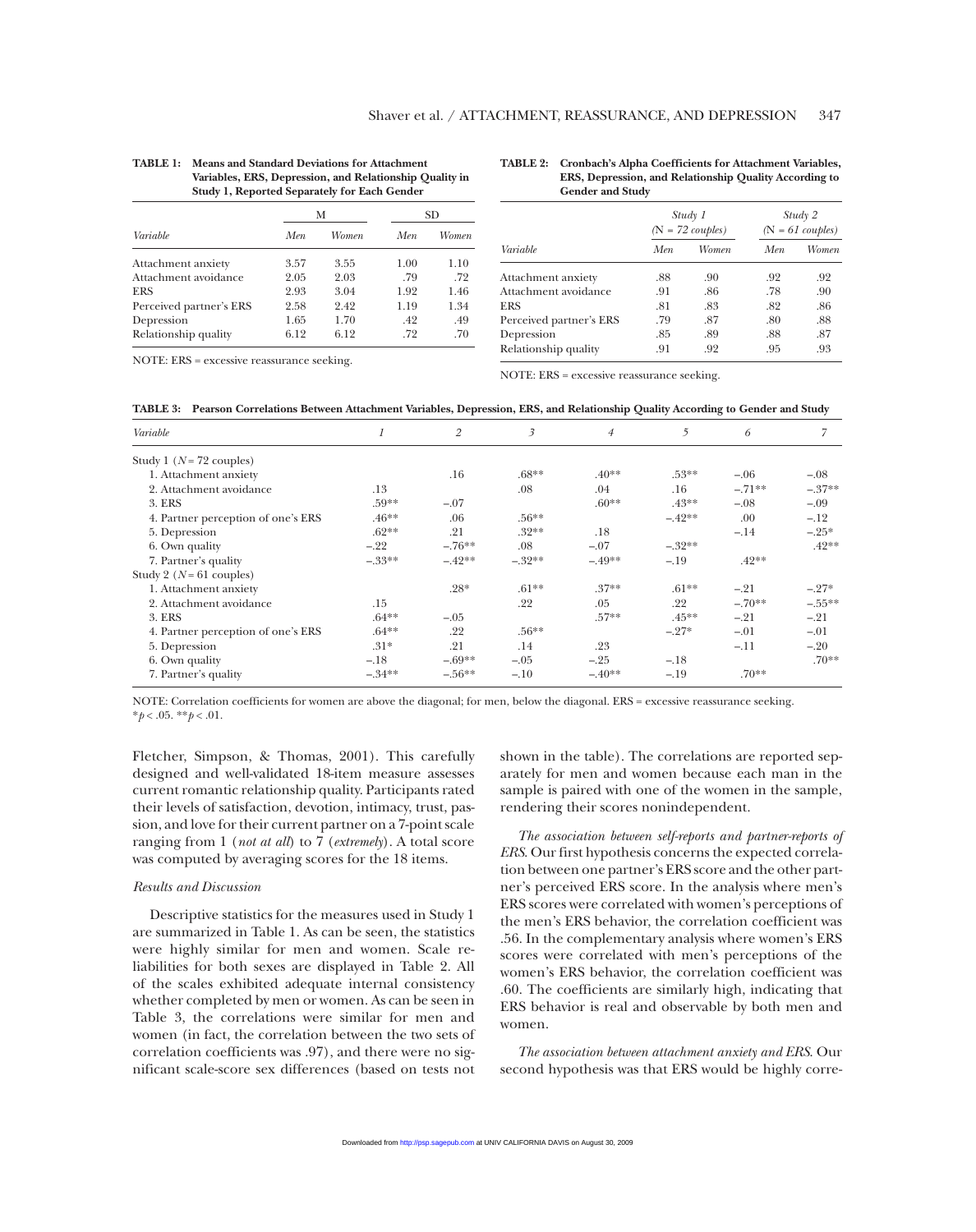lated with attachment anxiety, supporting the possibility that ERS is an aspect of attachment system hyperactivation. As shown in Table 3, the correlation between the two scores was .68 for women and .59 for men. Although not as high as the two scales' reliabilities (probably because attachment anxiety involves more than ERS), these associations are quite strong. In contrast, the correlation between attachment avoidance and ERS was not significant for men or women (see the upper panel of Table 3), an indication of attachment anxiety's discriminant validity with respect to ERS.

*The contribution of attachment anxiety and ERS to depression*. Our third and fourth hypotheses were that both attachment anxiety and ERS would be associated with depression but ERS would become insignificant as a predictor of depression once attachment anxiety was statistically controlled. As can be seen in Table 3, both attachment anxiety and ERS were significantly associated with depression among men and women, again unlike attachment avoidance. The significant correlations between ERS and depression replicate Joiner et al.'s (1999) findings. The ones between attachment anxiety and depression fit with previous findings in the attachment literature.

To examine our fourth hypothesis, we conducted two regression analyses, one for each sex, in which depression was regressed on ERS and attachment anxiety and avoidance.<sup>1</sup> For men, the beta for ERS was not significant after controlling for attachment scores (–.04), whereas the beta for attachment anxiety was .63 ( $p < .001$ ). (The beta for attachment avoidance was .12, *ns*.) The results for women were similar. The beta for ERS was not significant (.14); the beta for attachment anxiety was .42 ( $p$  < .01) and the beta for attachment avoidance was .08 (*ns*). These findings support the hypothesis that ERS is associated with depression by virtue of being an aspect of anxious attachment, which suggests that it would be worthwhile to conceptualize ERS and its effects within the purview of attachment theory rather than creating a separate theory about ERS.

*ERS, attachment style, and relationship quality*. Our fifth hypothesis was that poor relationship quality or satisfaction would be more associated with attachment avoidance than with attachment anxiety or ERS. The findings were consistent with this hypothesis. First, Pearson correlations revealed that only attachment avoidance, but not attachment anxiety or ERS, was significantly associated with the participant's own ratings of relationship quality (see Table 3). Second, the simultaneous introduction of ERS, attachment anxiety, and attachment avoidance as predictors of a participant's own relationship quality in a regression analysis revealed that only attachment avoidance made a significant unique contribution (β =  $-.72$ ,

 $p < .001$ , for women,  $\beta = -.72$ ,  $p < .001$ , for men). Neither ERS nor attachment anxiety significantly added to the explained variance in relationship quality for either sex. Third, parallel analyses examining the contribution of a partner's attachment scores and ERS to a participant's ratings of relationship quality revealed that only partner's avoidance, not ERS or anxiety, predicted relationship quality ( $\beta = -.42$ ,  $p < .001$ , for women,  $\beta = -.37$ ,  $p <$ .01, for men). ERS and attachment anxiety did not make significant unique contributions.

An additional regression analysis was conducted to examine the contributions of partner variables (attachment scores, ERS) and participant's perception of his or her partner's ERS to participant's own rating of relationship quality. For women, only men's avoidance ( $\beta = -.39$ ,  $p < .001$ ) and their perceptions of their partner's ERS  $(\beta = -10, \, \textit{p} < 0.001)$ , not the male partner's ERS or anxiety scores, significantly predicted women's relationship quality. Of interest, when women's own avoidance also was entered into the equation, the beta for perceived partner's ERS fell to  $-.28$  ( $p$  < .01) and the beta for avoidance was –.62 (*p* < .001). This effect was partly explained by a correlation of .35 ( $p < .01$ ) between women's avoidance and their perception of partner's ERS. That is, women's perceptions of partner's ERS depended substantially on women's avoidance.

In the parallel set of analyses for the men, only women's avoidance significantly predicted the men's relationship quality  $(\beta = -0.37, \cancel{p} < 0.01)$ . Partner's self-reported ERS and attachment anxiety were not significant predictors of men's relationship quality, and neither were men's perceptions of their partner's ERS.

Thus, relationship quality depended mostly on the self's and the partner's attachment avoidance rather than ERS or attachment anxiety, but for women, especially avoidant women, perception of the partner's ERS (independent of the partner's own reported level of ERS) also was important. Interpreted in terms of genderrole expectations, the results suggest that avoidant women are especially bothered by what they perceive to be their male partner's excessive reassurance seeking.

*The mediation of relationship processes*. Next, we asked about the degree to which relations among ERS, attachment anxiety, and depression are mediated by either partner's reported relationship quality. In our sample, a person's own relationship quality was not related to his or her own attachment anxiety or ERS (as can be seen in Table 3), therefore ruling out the possibility of mediation of the anxiety-depression or ERS-depression association by one's own relationship quality. Moreover, men's relationship quality was not related to women's attachment anxiety or ERS, which also rules out the possibility of mediation of women's anxiety-depression or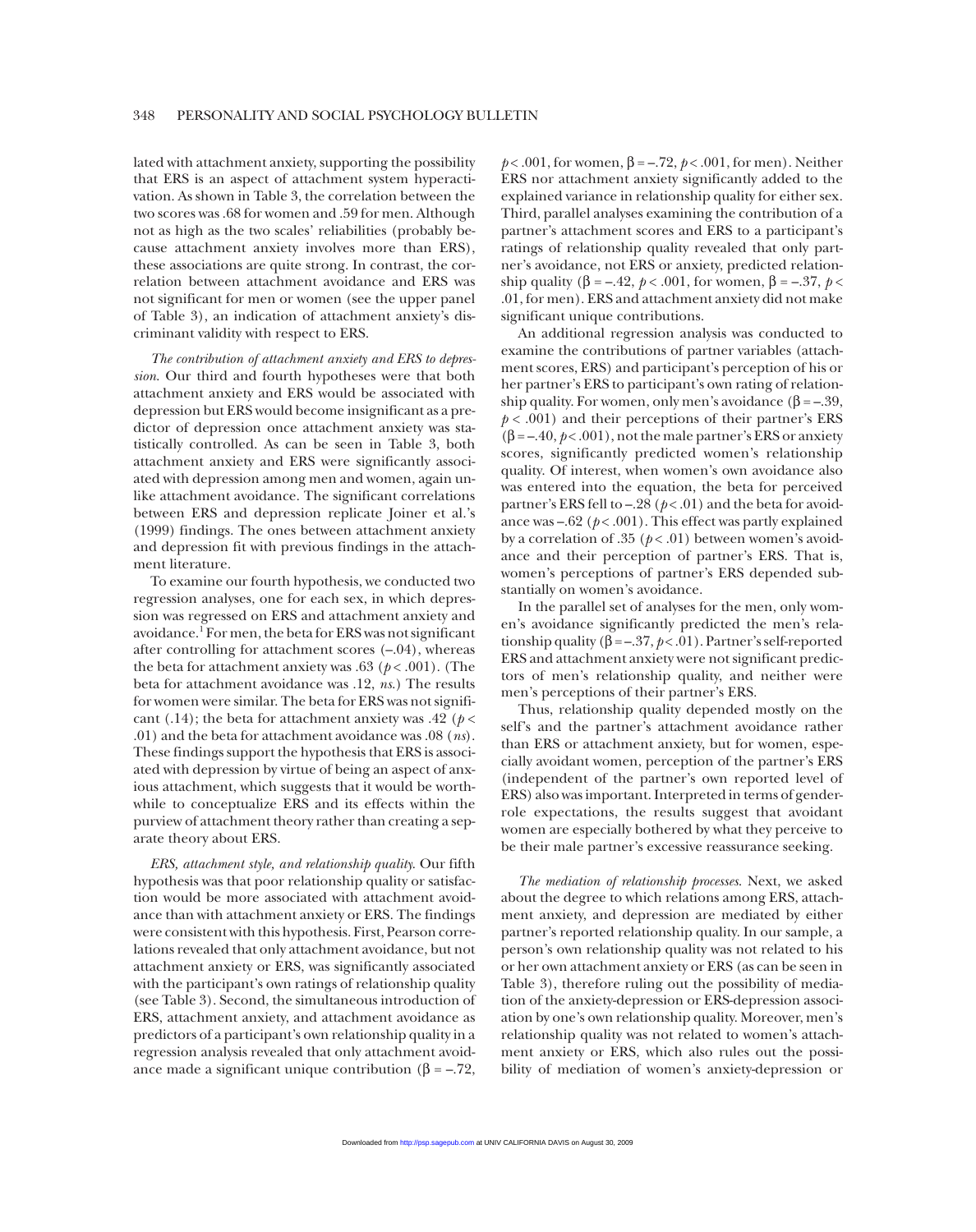ERS-depression association by partner's relationship quality (see Table 3). Only in the case of men's anxietydepression or ERS-depression association did it seem possible that women's relationship quality might serve as a mediator because men's anxiety and ERS were significantly correlated with women's relationship quality (*r* = –.33 and –.32, respectively). However, this possibility was ruled out by the lack of a significant correlation between women's relationship quality and men's depression. Thus, there was no support for the idea that relationship quality serves as a mediator.

*The interaction of own depression and own ERS as predictors of partner's relationship quality*. Because some previous studies (Joiner & Metalsky, 1995; Katz & Beach, 1997) suggested that the interaction between one partner's depression and ERS affects the other partner's relationship quality, we examined that possibility as well. The regression analysis predicting men's relationship quality from women's depression, ERS, and the interaction between women's depression and ERS was not significant,  $F(3, 67) = 1.86$ ,  $p = .15$ . The corresponding analysis predicting women's relationship quality from men's depression, ERS, and the interaction of men's depression and ERS was significant,  $F(3, 67) = 3.23, p < .05$ , but only because, as already reported, women's relationship quality was predicted by men's ERS (and especially by women's perceptions of this ERS). The interaction between men's depression and ERS was not significant  $(\beta = .14, p = .24)$ . Moreover, when women's attachment avoidance was added to the equation as a predictor, men's ERS failed to have a significant independent effect. Thus, the interaction of one partner's ERS and depression did not seem to determine the other partner's perception of relationship quality.

*Conclusions*. Taken together, the results suggest that, at least in relatively young, unmarried couples, men's depression is associated with their own anxious attachment rather than with processes running through either partner's relationship quality. Moreover, although men's ERS is related to men's depression, this occurs only because ERS is associated with attachment anxiety, which is even more highly related to depression. The results further indicate that men's sense of relationship quality is adversely affected mainly by their own and their partners' attachment avoidance. Women's depression is associated with their own anxious attachment and ERS and the effect of ERS is due to its being an aspect of anxious attachment. Their relationship quality is adversely affected by their partner's ERS, but mainly as this behavior gets filtered through women's perception of it, and the perceptual filter is attributable partly to some women's attachment-related avoidance. The women's sense of relationship quality is not, however, a significant determinant of their male partners' depression. Thus, overall, even though several interesting and complex associations between variables and across partners were detected, there was little support for the notion that one partner's depression is mediated by the other partner's dissatisfaction with the relationship.

Although based on attachment theory and a large body of research on attachment styles (summarized by Mikulincer & Shaver, 2003) we tend to interpret our findings causally, imagining that attachment style comes first and then has effects on relationship quality and depression, we obviously cannot make strong causal inferences when all of the variables in Study 1 were measured at a single point in time. We therefore designed a second study in which couples were assessed daily for 2 weeks after completing an initial battery of questionnaire measures. Each day for 2 weeks, couple members completed more specific measures of reassurance seeking, mood, and relationship quality. Because we were interested in discovering some of the contextual events that might account for daily ERS and changes in feelings about self and relationship, we also included a daily measure of relationship conflict.

#### STUDY 2

The main goals of Study 2 were (a) to see whether the findings of Study 1 replicated in a new sample; (b) to extend the focus of Study 1 to include daily variations in relationship events and mood, which should reveal more about underlying processes than could be gleaned from a single-time, cross-sectional study; and (c) to explore the possibility that reassurance seeking is sometimes a behavioral strategy used to cope with doubts and fears about relationship stability, a strategy used mainly by anxiously attached individuals. This last goal was achieved by examining whether the association between attachment anxiety and reassurance seeking on a given day was stronger for anxious individuals following dyadic conflicts on the previous day.

Study 2 required two kinds of measures: (a) the global measures of attachment anxiety and avoidance, ERS, depression, and relationship quality used in Study 1 and (b) daily diary measures of dyadic conflict, one's own and one's partner's reassurance seeking, dysphoric mood, and relationship quality. The main hypotheses and questions were the same as those explored in Study 1. We expected, again, that (a) global and daily reassurance seeking behaviors would be observable by partners, (b) global and daily reassurance seeking would be strongly associated with attachment anxiety, (c) attachment anxiety and global and daily reassurance seeking would be associated with daily variations in negative mood, but only attachment anxiety would make a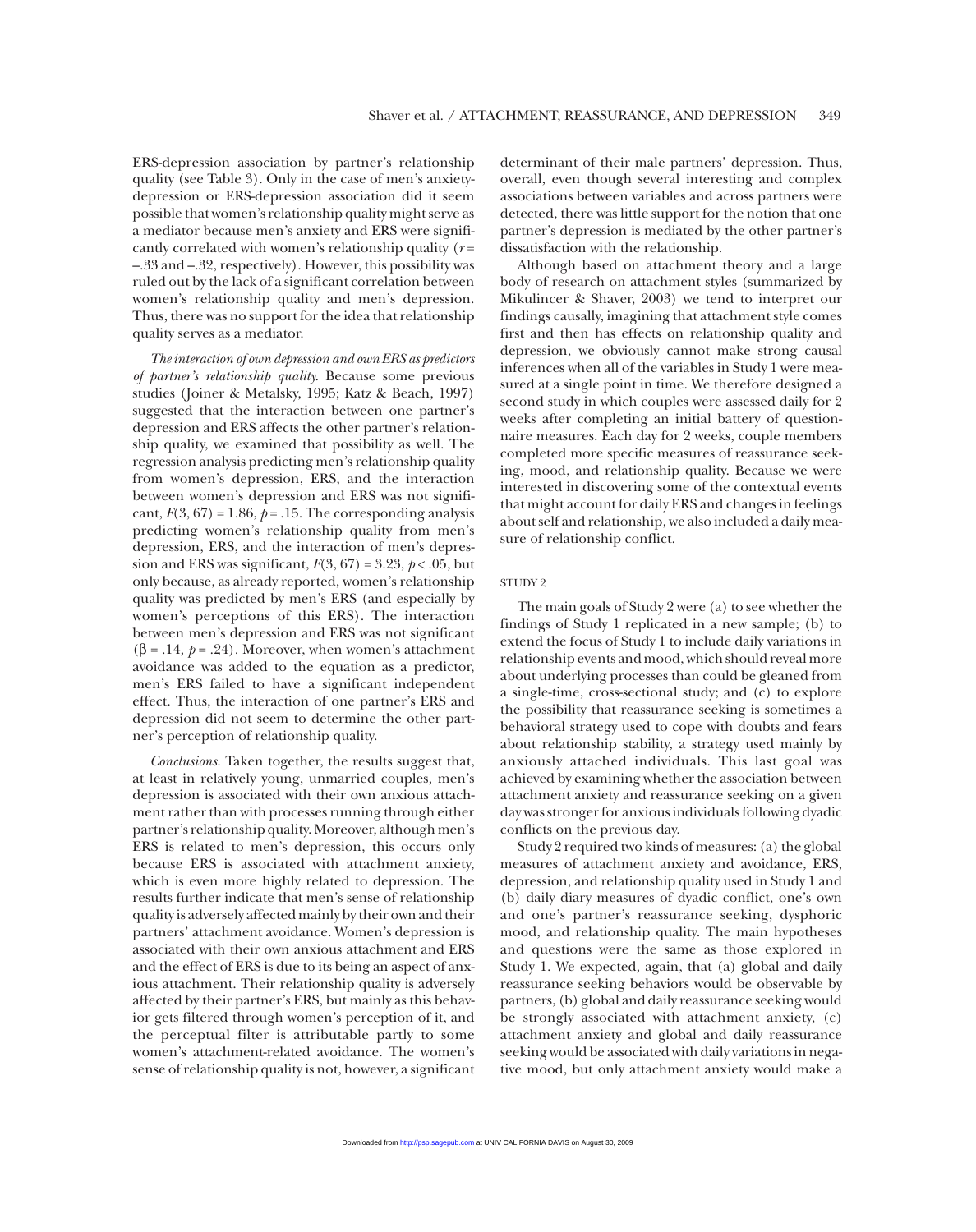unique contribution, and (d) daily variations in relationship quality would be mostly a function of global avoidance rather than global or daily reassurance seeking. We also thought that if daily reassurance seeking were related to attachment anxiety, it might be especially so following events such as conflicts and arguments that arouse fears of separation.

#### *Method*

*Participants*. Both members of 61 heterosexual couples, one of whom was a student in an introductory psychology class, independently completed questionnaires in exchange for one couple member's extra credit in the course. (Eleven additional couples were originally included in the study but they did not complete the 2 weeks of data collection and so could not be used in the analyses reported here.) Participants' ages ranged from 17 to 28, with a median of 20. Of the 122 participants, 46 (38%) were Caucasian (European American), 53 (43%) were Asian or Asian American, 8 (7%) were Hispanic American, and 14 (11%) were other. These demographic characteristics were similar to those of the participants in Study 1. The couple members had been together for periods ranging from 4 weeks to 6 years, with a median of 12 months.

*Materials and procedure*. Class members who opted to participate in the study received two questionnaire packets, each in an opaque envelope, one to fill out themselves and one to give to their partner. The questionnaires included the five self-report scales described in Study 1 (ECR anxiety and avoidance scales, ERSS, CES-D, perception of partner's ERS, and PRQC). As can be seen in Table 2, all of the scales were internally consistent for members of both sexes.

Study 2 also contained an online diary component. For 14 consecutive days, participants individually and independently logged onto a Web site and answered the same set of five questions about (a) daily disagreements and arguments with partner, (b) daily reassurance seeking, (c) partner's daily reassurance seeking, (d) daily affect or mood, and (e) relationship quality. The daily diary questions consisted of the following: (a) How much did you ask your partner for reassurance today? (Notice that we did not use the term "excessive," which would seem to require more than 1 day's evidence.) (b) Did your partner ask you for reassurance today? (c) Did you and your partner get into any arguments or fights today? (d) How would you describe the quality of your relationship with your partner today? The first three questions were answered on a scale ranging from 0 (*not at all*) to 3 (*a lot*). The fourth question was answered on a scale ranging from 1 (*poor*) to 4 (*excellent*). The fifth question, about daily mood, included a list of eight adjectives (*distressed*, *happy*, *irritable*, *cheerful*, *upset*, *upbeat*, *unhappy*, and *optimistic*). Participants rated the extent to which each adjective applied to them that day using a scale ranging from 0 (*not at all*) to 3 (*a lot*). We computed a total dysphoric mood score by averaging the eight adjectives after reverse-scoring the positive ones. (Coefficient alpha for this scale was .81.) Of interest, Pearson correlations revealed significant associations between global reports of ERS and the averaged score of daily reassurance seeking across the 14 days, *r*s of .24 for women and .27 for men, *p*s < .05.

#### *Results and Discussion*

Before examining the diary data, we checked to see whether the observed associations between global reports of ERS, attachment style, depression, and relationship quality replicated the findings of Study 1. Overall, the findings were quite similar. First, global ERS selfreports and partner's global perceptions of this behavior were significantly associated in the two sexes (see Table 3). Second, whereas attachment anxiety was strongly associated with global ERS in both sexes, attachment avoidance was not significantly associated with ERS in either sex (see Table 3). Third, both attachment anxiety and ERS were significantly associated with depression among women (see Table 3). For men, only anxiety was significantly associated with depression (see Table 3). Fourth, the simultaneous introduction of global attachment scores and ERS in a regression analysis predicting depression showed that only attachment anxiety contributed uniquely to depression in men,  $β = .33, β < .05$ , and women,  $β = .66, *p* < .01$ . The beta coefficients for global ERS and attachment avoidance were not significant (ranging from  $-.01$  to  $.14$ ).

Fifth, a person's relatively poor global relationship quality was significantly associated with attachment avoidance but not with global ERS or attachment anxiety (see Table 3). Moreover, the simultaneous introduction into a regression analysis of ERS, attachment anxiety, and attachment avoidance as predictors of one's own relationship quality revealed that only attachment avoidance made a significant unique contribution in both sexes (β = –.78,  $p < .01$ , for men, β = –.68,  $p < .01$ , for women). As in Study 1, gender differences were observed when partner's ERS scores, the participant's own perception of that ERS, and the partner's attachment scores were introduced into the regression as additional predictors of a person's reported relationship quality. For men, only their own avoidant attachment and the partner's avoidant attachment contributed negatively to relationship quality ( $\beta$  of –.66 and –.31,  $\beta$ s < .01). For women, three variables were found to make significant and unique contributions to relationship quality: their own avoidant attachment ( $β = -.57, p < .01$ ),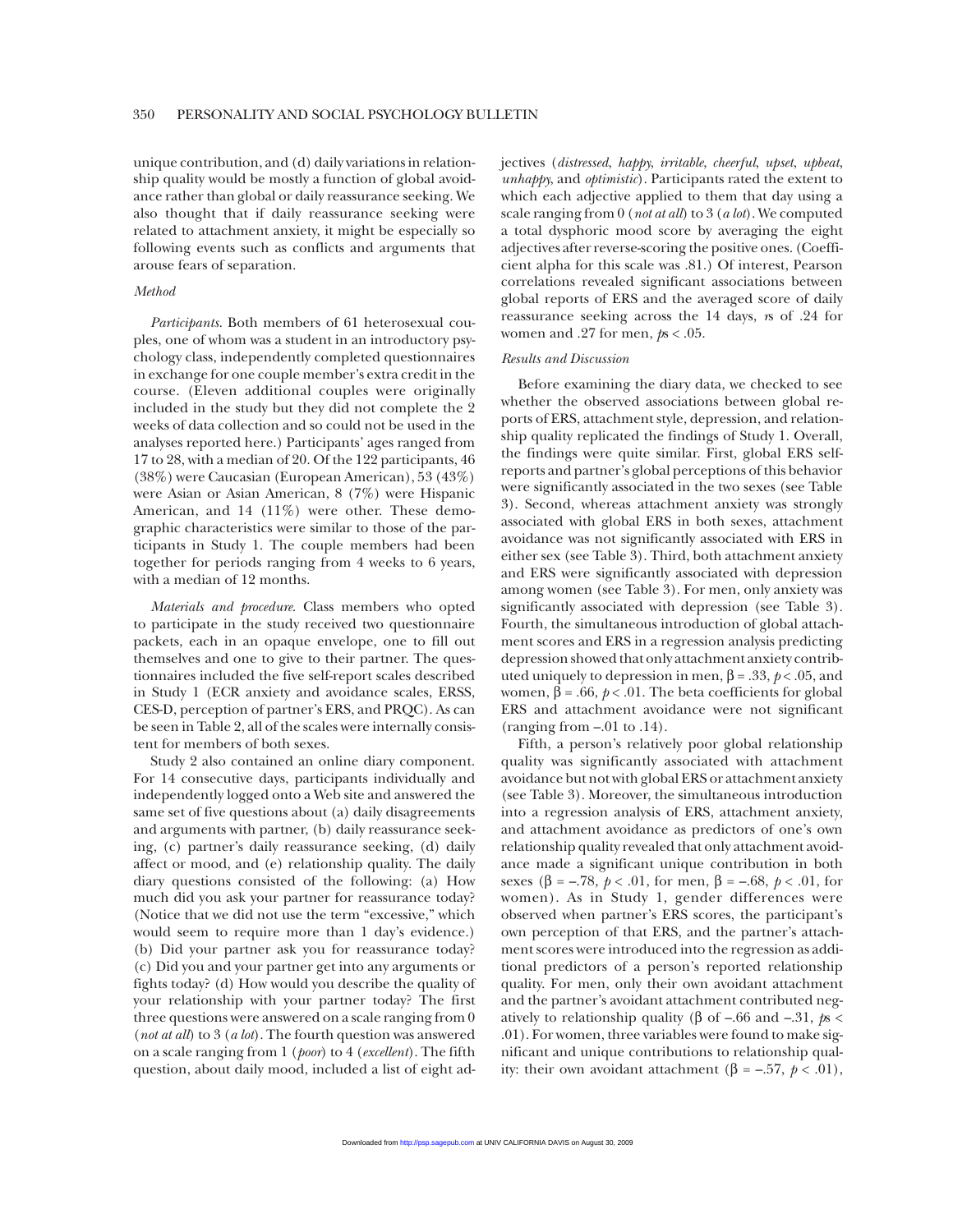partner's avoidant attachment (β = –.32,  $p < .01$ ), and their perception of their partner's ERS ( $\beta = -0.24$ ,  $p < 0.05$ ). Again, as in Study 1, a significant association was found between women's attachment avoidance and their perception of their partner's ERS  $(r=.38, p < .01)$ .

Sixth, global reports of relationship quality did not mediate the associations between global reports of attachment anxiety or ERS and depression. In fact, participant's own and partner's relationship quality scores were not significantly associated with either depression or ERS for men or women (see Table 3). Furthermore, when we simultaneously introduced ERS, attachment scores, and either or both partner's relationship quality into hierarchical regression analyses predicting depression, we found that relationship quality did not contribute significantly to depression and did not notably change the significant unique contribution of attachment anxiety to depression. For women, the beta coefficients for anxiety, after either or both relationship quality variables were introduced, ranged from .59 to .64, not much different from the beta for anxiety before these variables were introduced (.67). For men, the parallel betas for anxiety ranged from .26 to .31 with either or both relationship quality variables included in the equation, not much different from the beta coefficients before the quality variables were introduced (.31). Seventh, regression analyses predicting global ratings of relationship quality from the interaction between a partner's global depression and ERS revealed no significant interactions for either sex.

*Association between self-reported and partner-perceived daily reassurance seeking*. The examination of daily reports of reassurance seeking (RS) revealed that the average correlations for couples across days were high: .59 (*r*s ranging from .39 to .82) for the association between men's self-reported daily RS and women's daily perception of this behavior; .62 (*r*s ranging from .38 to .85) for the association between women's self-reported daily RS and men's daily perceptions of this behavior. Thus, reassurance seeking was observable on a daily basis.

*The association between attachment anxiety and daily reassurance seeking*. In examining the association between attachment anxiety and RS at the daily level, we considered not only the simple association between the two variables but also the possible strategic use of daily RS as a reaction to relationship worries, such as those aroused by dyadic conflict. Specifically, we examined the main and interactive effects on daily RS of dispositional factors (attachment anxiety and avoidance) and a situational factor (daily reports of dyadic conflict). Because these variables reside at two levels, global and daily, their associations were examined using hierarchical linear modeling (HLM; Bryk & Raudenbush, 1992).

At the lower of the two levels we included daily variations in dyadic conflict and reassurance seeking, variables nested within individuals. Specifically, we looked at the contribution of a participant's dyadic conflict and RS on a particular day to his or her reassurance seeking the next day. We included RS on the previous day so that we could assess the unique contribution of dyadic conflict to RS the following day. In other words, we assessed the effect of dyadic conflict on one day to changes in RS from that day to the next.

At the upper level of the two-level model we included attachment anxiety and avoidance. At this level, we examined the contribution of attachment style to variations in (a) daily reports of RS and (b) day-level associations between dyadic conflict on one day and changes in RS from that day to the next. To facilitate interpretation of the results, variables at the upper, or global, level (attachment anxiety and avoidance) were transformed into z scores and variables at the lower, or daily, level were centered, for each participant, around their means.

In hierarchical linear modeling, the two levels of the analysis are addressed simultaneously in a hierarchically nested data set, which in our case nested day-level variables within persons. This procedure provides independent coefficients for the associations among constructs at the lower level (e.g., within-person associations between dyadic conflict on a given day and changes in RS from that day to the next) and models them at the upper level (between-persons effects of attachment orientation) using maximum likelihood estimation. These analyses were performed separately for men and women because couple members' scores could not be considered independent.

The day-level (lower level) analysis predicted RS on a specific day from RS and dyadic conflict the previous day using the following equation:

$$
RS_{ij} = b_{0j} + b_{1j} RS_{i-1j} + b_{2j} DC_{i-1j} + e_{ij}
$$
 (1)

where  $\text{RS}_{ii}$  refers to an individual's report of RS on a given day (i.e., the ith day for the jth participant);  $b_{0i}$  refers to that individual's average RS across all the assessment days;  $RS_{i-1j}$  and  $DC_{i-1j}$  refers to the reports of RS and dyadic conflict by that individual on the previous day (the ith day minus 1);  $b_{1j}$  and  $b_{2j}$  are regression coefficients indicating the degree of change in RS on a given day produced by a one-unit change in RS and dyadic conflict the previous day; and  $e_{ii}$  is error.

In examining global- or person-level (upper level) effects, we computed constant  $(b_{0j})$  and slope terms  $(b_{1j},)$  $b_{2i}$ ) for each participant. The constant term (or intercept) for each participant,  $b_{0j}$ , is represented as follows: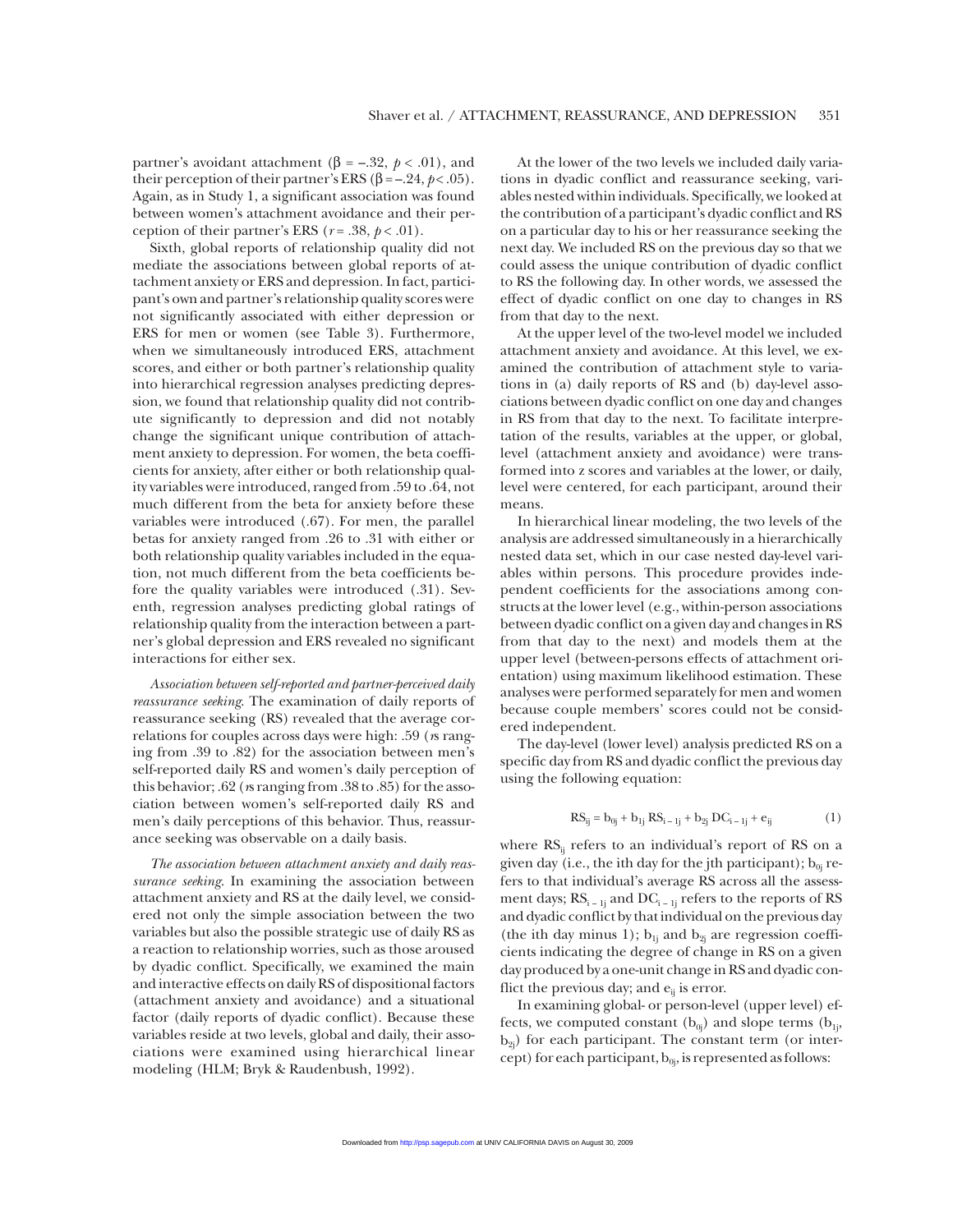$$
b_{0j} = a_0 + a_1 ANX_j + a_2 AVO_j + u_{0j}
$$
 (2)

where  $a_0$  refers to the sample-wide mean RS score across all the assessment days;  $ANX_i$  and  $AVO_i$  are a participant's attachment anxiety and avoidance scores;  $a_1$  and a<sub>2</sub> are regression coefficients indicating the degree of change in a participant' mean RS (across all the assessment days) produced by a one-unit change in that person's attachment anxiety or avoidance; and  $u_{0i}$  is error.

The slope of the association between RS on a given day and RS the next day for each group,  $b_{1i}$ , is as follows:

$$
b_{1j} = c_0 + c_1 ANX_j + c_2 AVO_j + u_{1j}
$$
 (3a)

where  $c_0$  represents the average effect of RS on a given day on RS the next day for the entire sample (across participants);  $ANX_i$  and  $AVO_i$  are a participant's attachment anxiety and avoidance scores;  $c_1$  and  $c_2$  are regression coefficients indicating the degree of change in the slope of the association between RS on a given day and RS the next day produced by a one-unit change in the participant's attachment anxiety or avoidance; and  $u_{1i}$  is error.

The slope of the association between dyadic conflict on a given day and RS the next day for each participant,  $b_{2i}$ , is as follows:

$$
b_{2j} = d_0 + d_1 ANX_j + d_2 AVO_j + u_{3j}
$$
 (3b)

where  $d_0$  represents the average effect of dyadic conflict on a given day on RS the next day for the entire sample;  $ANX_i$  and  $AVO_i$  are a participant's attachment anxiety and avoidance scores;  $d_1$  and  $d_2$  are regression coefficients indicating the degree of change in the slope of the association between reported dyadic conflict on a given day and RS the next day produced by a one-unit change in attachment anxiety or avoidance; and  $u_{3i}$  is error.

These equations allowed us to answer questions at both the daily and global (person) levels. The day-level question, "Did reports of RS and dyadic conflict on a given day make a unique contribution to reports of RS the next day within a participant?" was assessed by the sample-average slopes,  $c_0$  and  $d_0$ , from equations 3a and 3b. The person-level question, "Did participants' attachment anxiety and avoidance make unique contributions to their average daily RS across the assessment period?" was assessed by the intercept terms,  $a_1$  and  $a_2$ , from equation 2. A third question was asked about the interaction between upper and lower levels: "Did the day-level association between RS and dyadic conflict on a given day and RS the next day vary in magnitude as a function of attachment anxiety and avoidance?" The terms  $c_1, c_2, d_1$ , and  $d_2$  in equations 3a and 3b provided the answer to this question. These terms reflect the interactions between attachment scores and RS or dyadic conflict on a given day as predictors of RS the next day, that is, whether

**TABLE 4: HLM Coefficients Predicting Women's and Men's Daily Reports of Reassurance Seeking From Day-Level and Person-Level Variables**

| Women's   | Men's     |  |  |
|-----------|-----------|--|--|
| Daily ERS | Daily ERS |  |  |
|           |           |  |  |
| $-0.07$   | $-0.01$   |  |  |
| $0.23*$   | $0.15*$   |  |  |
|           |           |  |  |
| $0.25**$  | $0.33**$  |  |  |
| 0.02      | $-0.11$   |  |  |
|           |           |  |  |
| 0.02      | $-0.01$   |  |  |
| 0.03      | $0.16*$   |  |  |
| $-0.04$   | 0.01      |  |  |
| $-0.03$   | 0.01      |  |  |
|           |           |  |  |

NOTE: ERS = excessive reassurance seeking.

\**p* < .05. \*\**p* < .01.

participants' attachment scores were associated with the slope of day-level associations between dyadic conflict and RS.

For women, the HLM analysis revealed that both daylevel and person-level variables contributed significantly to daily RS (see Table 4). At the day level, reports of dyadic conflict on a given day contributed significantly and uniquely to changes in RS between that day and the next: The higher a woman's reports of dyadic conflict on a given day, the more reassurance she sought from her romantic partner the next day. The unique effect of previous-day reports of reassurance seeking was not significant. At the person level, attachment anxiety made a significant unique contribution to daily RS reports: The higher a woman's attachment anxiety, the higher her daily tendency to seek reassurance from her romantic partner. Attachment avoidance did not contribute significantly and none of the interactions between attachment avoidance or anxiety and reassurance seeking or dyadic conflict were significant (see Table 4).

For men, the HLM analysis also revealed that both day-level and person-level variables contributed significantly to daily RS (see Table 4). At the day level, reports of dyadic conflict on a given day contributed significantly and uniquely to changes in RS between that day and the next: The higher a man's reports of dyadic conflict on a given day, the more reassurance he sought from his romantic partner the next day. The unique effect of previous-day RS was not significant. At the person level, only attachment anxiety made a significant unique contribution to daily RS: The higher a man's attachment anxiety, the higher his daily tendency to seek reassurance from his romantic partner. Avoidance did not contribute significantly to RS. Of interest, the interaction between attachment anxiety and daily dyadic conflict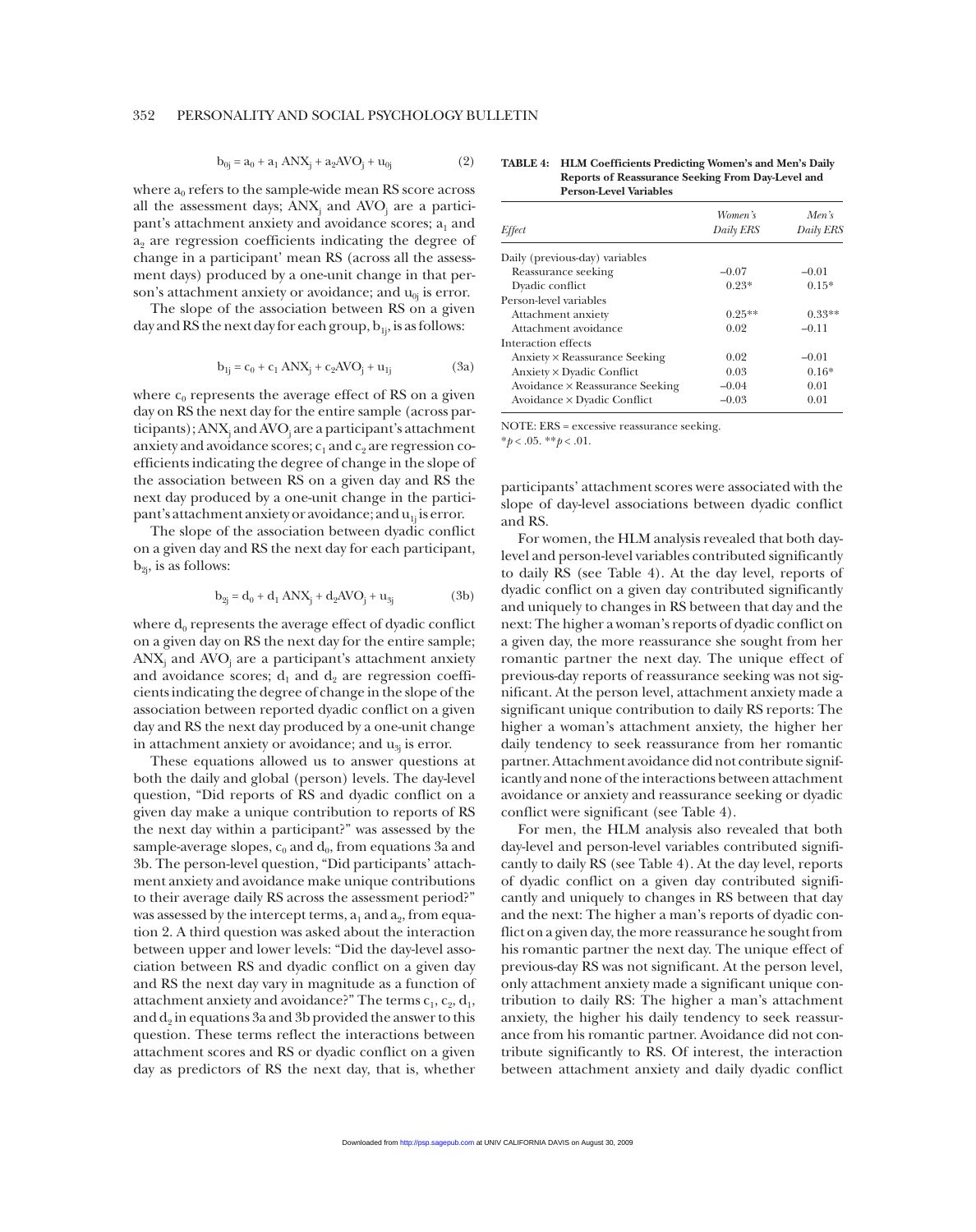

**Figure 1 Excessive reassurance seeking (ERS) on a given day as a function of dyadic conflict the previous day separately for two values of men's attachment anxiety, one standard deviation above the mean and one standard deviation below.**

was also significant for men (see Table 4). No other interactions were significant.

To examine the significant interaction, we followed Aiken and West's (1991) suggestions and computed regression slopes for changes in RS on a given day as a function of dyadic conflict the previous day. The slopes were computed separately for two values of participants' attachment anxiety: one standard deviation above the anxiety mean and one standard deviation below (see Figure 1). The slope of changes in RS on a given day regressed on dyadic conflict the previous day was positive and significant when attachment anxiety was one standard deviation above the mean (*b*, the regression coefficient used in HLM, was .32,  $p < .01$ ) but not when it was one standard deviation below the mean,  $b = -01$ . In other words, the higher a man's attachment anxiety, the stronger the positive association between dyadic conflict on a given day and changes in RS between that day and the next.

Overall, the findings indicate that global reports of attachment anxiety were strongly associated for both sexes with average daily reports of RS across 14 days. In addition, the diary data provided support for the hypothesized use of daily RS as a strategy for dealing with relationship doubts and anxieties. For women, this strategic, day-level use of RS seemed to be relatively independent of attachment style. But for men, strategic use of RS was associated with attachment anxiety. Specifically, among anxiously attached men, variations in daily RS were a function of the level of dyadic conflict the previous day. Among men low in attachment anxiety, daily RS did not significantly track dyadic conflict the previous day.

*The contribution of attachment anxiety and ERS to daily negative mood*. In testing the unique contributions of attachment anxiety and ERS to day-level dysphoric mood, we examined the unique and interactive contributions of two dispositional factors, global attachment and ERS scores, and a contextually influenced variable, daily RS, to daily variations in negative mood. For this purpose, we conducted a series of HLM analyses separately for men and women. At the day level of these analyses, we examined the contribution of negative mood and RS on a given day to a person's reported negative mood the next day. We included negative mood on the previous day so that we could determine the unique contribution of RS to negative mood the next day, controlling for negative mood the previous day. In other words, we examined the contribution of RS on a given day to changes in negative mood from that day to the next. At the global or person (i.e., upper) level of the analysis, we examined the unique contribution of global attachment dimensions and ERS to (a) daily reports of negative mood and (b) day-level associations between RS on a given day and mood changes between that day and the next. The details of these HLM procedures were identical to those reported in the previous section.

For men, the HLM analysis revealed only a significant person-level effect of attachment anxiety, *b* = 0.97, *p* < .05. The higher a man's attachment anxiety, the more negative his daily mood across the assessment period. No other main or interactive effect was significant. That is, neither global ERS nor daily RS significantly explained daily changes in negative mood. For women, the HLM analysis also revealed a significant person-level effect of attachment anxiety,  $b = 1.04$ ,  $p < .05$ . Again, the higher a woman's attachment anxiety, the more negative her daily mood across the assessment period. In addition, for women, the interaction between attachment anxiety and RS on a given day significantly predicted changes in negative mood the next day,  $b = 1.02$ ,  $p < .05$ . No other interactions were significant.

To examine the significant interaction, we computed regression slopes for daily changes in negative mood as a function of RS the previous day. The slopes were computed separately for two values of participants' attachment anxiety, one standard deviation above the mean and one standard deviation below (see Figure 2). When women's attachment anxiety was one standard deviation above the mean, the slope of the regression line was positive and significant,  $b = 0.96$ ,  $p < .05$ . When anxiety was one standard deviation below the mean, however, the slope of the regression line was significantly negative,  $b =$  $-1.11, p < 0.01$ . In other words, for highly anxious women, reassurance seeking on a given day was associated with a more negative mood the next day, compatible with Joiner et al.'s (1999) analysis. But for relatively non-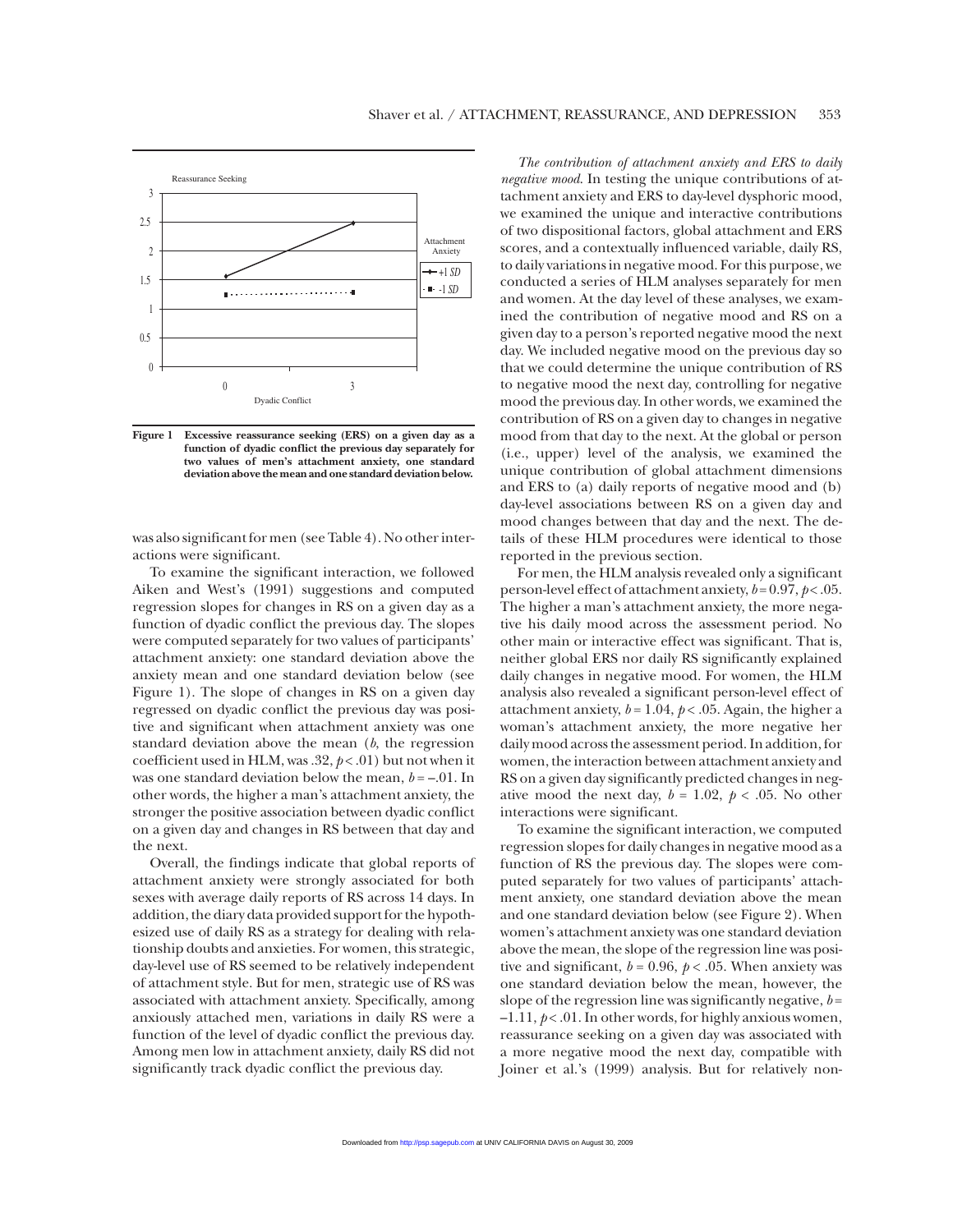

**Figure 2 Negative mood on a given day as a function of reassurance seeking the previous day separately for two values of women's attachment anxiety, one standard deviation above the mean and one standard deviation below.**

anxious women, the result of reassurance seeking was actually positive: Reassurance seeking on a given day was associated with a relative decrease in negative mood the next day. This suggests that there are relatively secure and insecure versions of reassurance seeking, perhaps only one of which, the insecure version, is "excessive" (or psychologically damaging in some other way).

Overall, the daily assessment of participants' negative mood across a period of 14 days revealed that (a) only trait-like attachment anxiety, but not ERS, had a significant effect on negative mood, for both men and women, and (b) the effect of daily RS on negative mood the next day, at least for women, depended on dispositional attachment anxiety. For anxious women, the findings supported Joiner et al.'s (1999) view of a dysfunctional tendency. However, for less anxious women, daily RS had a positive effect on next-day mood, suggesting that there is a normal or secure form of reassurance seeking following conflict and that more secure (less anxious) women use it as a context-specific strategy but do not use it to the point where it might be viewed as "excessive."<sup>2</sup>

*ERS and relationship quality*. To examine the contribution of attachment scores and ERS to daily variations in relationship quality, we conducted a series of HLM analyses separately for men and women. At the daily level, we examined the contribution of a person's own RS and his or her partner's RS on one day to the person's relationship quality the next day. Again, we introduced relationship quality on the previous day to determine the unique individual and dyadic contributions of RS to relationship quality on the next day, after controlling for priorday quality. At the upper (person) level of the analysis, we examined the unique contribution of the participant's and partner's attachment and ERS scores to (a) the participant's daily reports of relationship quality and (b) day-level individual and dyadic associations between RS on one day and changes in relationship quality between that day and the next. The details of the HLM procedures were identical to those reported in previous sections.

The results were the same for men and women. For men, the HLM analysis revealed significant person-level effects of both a participant's own avoidance,  $b = -0.30$ ,  $p <$ .01, and the partner's avoidance,  $b = -.28$ ,  $p < .01$ . For women, the HLM analysis also revealed significant person-level effects of both own avoidance,  $b = -17$ ,  $p <$ .05, and partner's avoidance,  $b = -19$ ,  $p < .05$ . That is, the higher a participant's own avoidance and the higher the partner's avoidance, the lower the participant's daily relationship quality across the assessment period. For neither men nor women did the global anxiety and ERS scores (of either participant or partner) contribute significantly to daily variations in relationship quality. Moreover, daily reports of participant's and partner's RS did not significantly affect day-to-day changes in relationship quality, and neither were these changes explained by interactions between global attachment or ERS and daily RS. (This absence of significant effects of attachment anxiety and ERS also was noted when attachment avoidance was not statistically controlled in the HLM analyses.) That is, daily reports of relationship quality were exclusively related to one or both partner's attachment avoidance, not to anxiety or ERS. These findings fit with those of Study 1 and indicate that relationship quality has more to do with attachment avoidance than with ERS or attachment anxiety.<sup>3</sup>

*The mediation of relationship processes*. To examine the mediational role of relationship quality in the diary data, we conducted a series of HLM analyses separately for men and women. At the daily level, we examined the contribution of a participant's own relationship quality on a specific day to his or her negative mood the next day. Again, we introduced negative mood on the prior day so that we could examine the unique contribution of relationship quality to negative mood the next day, controlling for negative mood the prior day. At the upper (person) level of the analyses, we examined the unique contribution of attachment anxiety and avoidance, ERS, and a participant's relationship quality to (a) daily reports of negative mood and (b) day-level associations between relationship quality on a given day and changes in negative mood between that day and the next. The details of these HLM procedures were identical to those reported in previous sections.

For men, the HLM analysis revealed only a significant person-level effect of attachment anxiety on daily reports of negative mood,  $b = 0.94$ ,  $p < .05$ , similar to that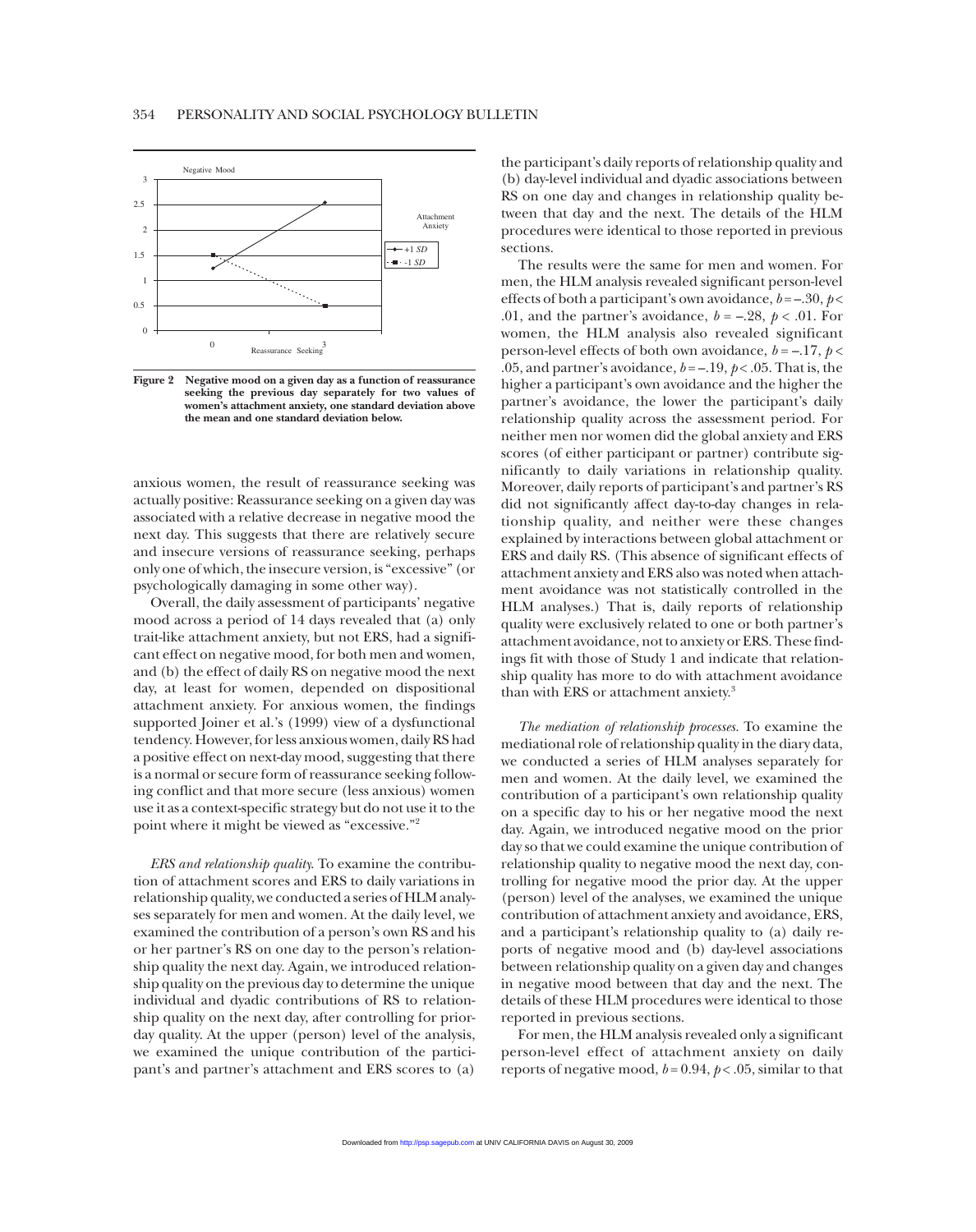obtained before the introduction of relationship quality into the equation  $(b = .97)$ . No other effects were significant. For women, the HLM analysis also revealed a significant person-level effect of attachment anxiety, *b* = 0.99,  $p < 0.05$ , similar to that obtained before the introduction of relationship quality into the equation  $(b = 1.04)$ . Again, no other effects were significant. We conducted parallel analyses using partner's quality rather than the person's own quality (not reported here, to save space) and the pattern of results was the same. These findings replicated those for global depression in Study 2 and fit well with the results of Study 1. For both sexes, global depression and daily negative mood were predicted exclusively by attachment anxiety, and this association could not be explained by either partner's relationship quality.<sup>4</sup>

*Conclusions*. As in Study 1, the results of Study 2 provided little support, at either the global or the daily level, for the interactional theories of depression advanced by Coyne (1976) and Joiner et al. (1999). Global ratings of depression and daily ratings of negative mood were associated mainly with attachment anxiety, and both global ERS and daily RS appeared to be facets of attachment anxiety or relational strategies generated by it. Global and daily ratings of relationship quality were mainly associated with attachment avoidance, which played little role in generating depression. In addition, the diary data revealed that daily RS seems to be a reaction to dyadic conflict and to have a beneficial effect on the mood of relatively low anxious women and a detrimental effect on the mood of attachment-anxious women. Overall, both studies indicated that, at least in relatively young, unmarried couples, depression is more a matter of individual psychology than of relational processes.

#### GENERAL DISCUSSION

Taken together, these two studies contribute substantially to our understanding of attachment style, reassurance seeking, relationship quality, and depression. While challenging Joiner et al.'s (1999) provocative interpretation of the relation between ERS, relationship quality, and depression, the results show that the ERS construct can be assimilated into attachment theory because of its considerable overlap with the construct of anxious attachment and that reassurance seeking can be either anxious or nonanxious, with correspondingly different effects on mood. Pursuing Joiner et al.'s (1999) ideas led us to examine relationship processes at a daily level, which revealed interesting effects of attachment style on daily couple functioning and partners' emotional states.

Several hypotheses and research questions were addressed in the two studies, at the global level and a single time point in Study 1 and at both global and daily levels throughout a 14-day period in Study 2. Our first hypothesis was that ERS and partner's observations of ERS would be correlated because ERS is real and noticeable. Our results strongly and consistently supported this hypothesis for both sexes in both studies and at both global and daily levels of analysis. As discussed below, however, noticing one's own or one's partner's ERS did not generally lead to relationship dissatisfaction.

The second hypothesis was that ERS would be correlated with attachment anxiety, supporting our and Brennan and Carnelley's (1999) contention that ERS is an aspect of this form of attachment insecurity. The results consistently supported this hypothesis for both men and women at the global level. In Study 2, attachment anxiety also was significantly associated with daily reports of reassurance seeking in both sexes. The third hypothesis was that both ERS and attachment anxiety would be associated with depression, as reported in previous studies. The results supported this hypothesis and revealed that attachment anxiety is even more highly correlated with depression than is ERS. The fourth hypothesis was that the effect of ERS on depression would be insignificant in a regression analysis containing both ERS and anxiety as predictors. This hypothesis was strongly supported.

We also asked whether the relation between attachment anxiety and depression is mediated by either partner's relationship quality, which it should be if Joiner et al.'s (1999) relational view of depression is correct. Regression analyses produced results incompatible with this mediational hypothesis. Instead, relationship quality appeared to be a function of attachment avoidance. Across both studies and both sexes, the correlations between a person's own avoidance and his or her relationship quality were strongly negative, as were correlations between the person's own avoidance and his or her partner's reported relationship quality. When relationship quality was predicted in a regression analysis from a combination of own avoidance, own ERS, and own attachment anxiety, only own avoidance contributed significantly (and strongly) to the equation. When relationship quality was predicted from partner's avoidance and one's own anxiety and ERS, only partner's avoidance mattered.

The lack of a significant association between individuals' ERS and relationship quality is critical for the relational view of depression and may suggest that the samples we studied were not comparable with the ones Joiner et al. relied on when constructing their theoretical model. As reviewed earlier, however, Joiner's research group generally studied college students, too. Like us, they also studied mainly people who were not clinically depressed. Surprisingly, Joiner's group did not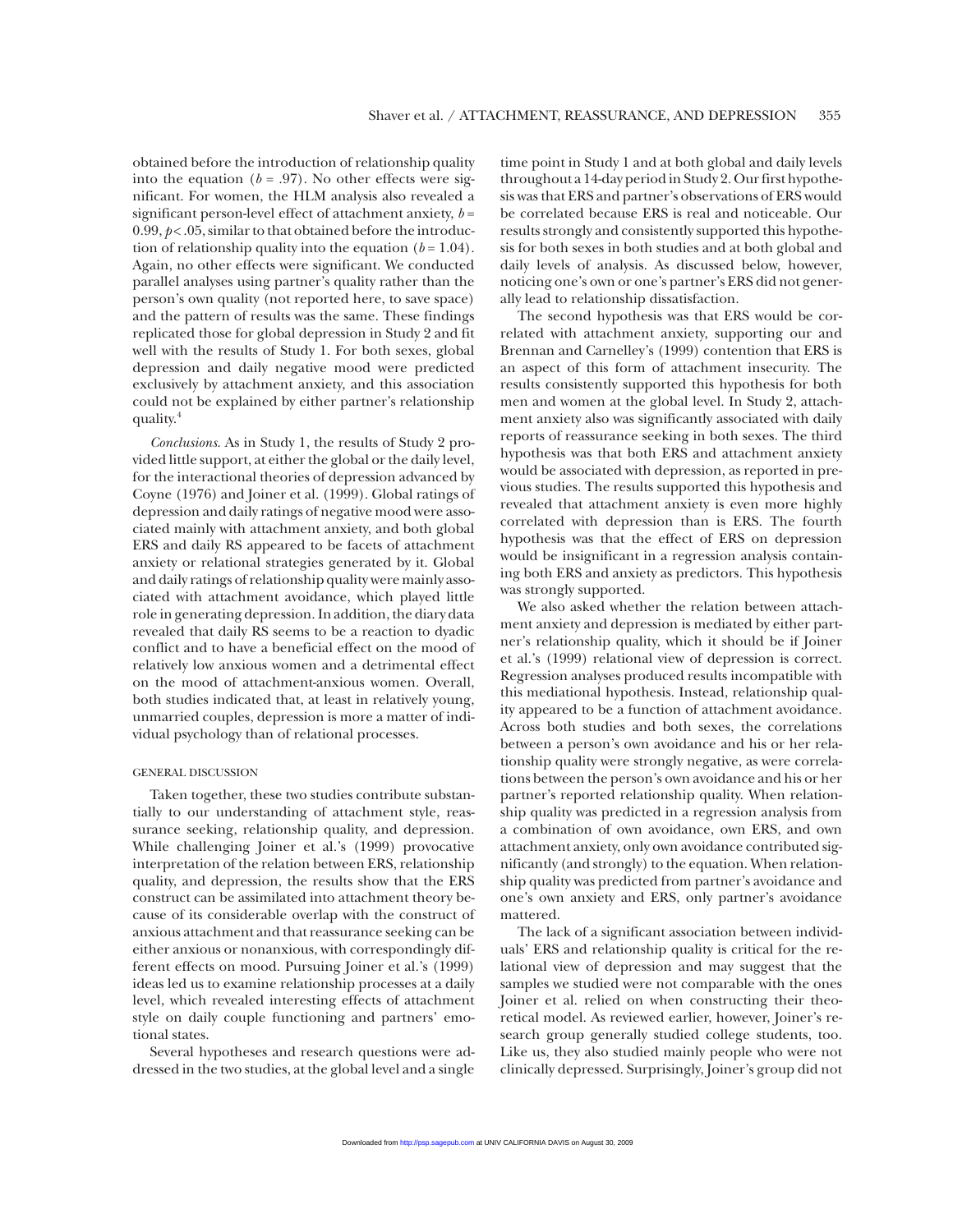generally measure relationship quality, although their theory included the idea that ERS causes problems in relationships. Having obtained essentially identical results in our two studies, we feel confident that relationship quality is not a mediating variable in the process discussed in Joiner et al.'s papers.

In Study 2, we were able to examine processes of interest at the daily level using diary reports. The results indicated that women's daily reassurance-seeking behavior was a joint function of dispositional attachment anxiety and recent conflict with partner, with no significant interaction between the two determinants. For men, both attachment anxiety and recent conflict appeared to influence reassurance seeking, and the two variables interacted such that conflict with partner led to reassurance seeking only for relatively attachment-anxious men. We also examined the joint effects of reassurance seeking and attachment anxiety on subsequent negative mood in search of a process at the daily level similar to what Joiner et al. (1999) hypothesized. For men, only attachment anxiety predicted daily negative mood; reassurance seeking on one day did not increase dysphoria the next day. For women, there was also a main effect of attachment anxiety on dysphoria as well as an interaction between attachment anxiety and reassurance seeking on the prior day: More anxious women became more dysphoric after engaging in reassurance seeking but less anxious women actually became less dysphoric following such behavior. In other words, seeking reassurance had a positive rather than a negative effect on women who were not attachment anxious. Future research should examine more closely whether anxious and nonanxious women seek reassurance differently, feel differently about themselves when they seek reassurance, or evoke different reactions in their partners when they seek reassurance. We were not able to pin down those details in Study 2.

Hierarchical analyses in Study 2 also revealed that when ERS and attachment avoidance were considered as joint predictors of daily relationship quality, only one's own and one's partner's avoidance contributed to daily dissatisfaction; ERS had no unique effects. Moreover, when anxiety, avoidance, reassurance seeking, and daily relationship quality were considered as predictors of subsequent daily dysphoria, only attachment anxiety mattered. There were no main or interaction effects of relationship dissatisfaction or reassurance seeking.

Our results differ from those reported by Davila (2001), who found that ERS accounted for depressive symptoms above and beyond attachment anxiety. Methodological differences between our studies and hers may account for the discrepancies. We studied undergraduate students who were currently involved in romantic relationships and both members of each couple participated in our research. In Davila's first study, she gave no information about participants' relationship status; in her second study, she preselected participants based on signs of early romantic dysfunction and psychopathology (73% of her sample endorsed relevant risk factors and 72% were not involved in a romantic relationship). One possibility is that in such a troubled sample, ERS contributes to depression beyond attachment anxiety. A second methodological difference concerns the measurement of ERS. In our studies, participants were asked to focus on their current relationship and to rate the extent to which they seek reassurance from their partner in that relationship. In Davila's (2001) studies, participants were asked to rate the extent to which they seek reassurance from close others, without specifying type of relationship. Perhaps global, pan-relational assessments of ERS are more strongly associated with depression than relationship-specific assessments.

We observed a number of interesting but unpredicted gender differences that would be worth examining in future studies. In both of our studies, women's relationship quality was lowered by their perceptions of their partners' ERS (independent of his ERS report), and this was especially true for avoidant women. There was no similar effect of men's perceptions of their partners' ERS on the men's relationship quality. This may have happened because gender-role expectations, including the expectation that men will not excessively seek reassurance, colored women's (especially avoidant women's) evaluations of their male partners' behavior. There have been hints of this kind of sex difference in previous studies. For example, Kirkpatrick and Davis (1994) found that couples in which the man was avoidant and the woman was anxious were relatively stable, although not very happy. But there were no long-term couples in which the man was anxious and the woman avoidant, suggesting that avoidant women might not put up with men's anxious behavior. Whatever the nature of this gender-related process, it did not result in male depression in our studies because women's relationship dissatisfaction was not associated with men's depression.

In Study 2, men's attachment anxiety moderated the effects of one day's relationship conflict on the next day's reassurance seeking. For women, there was no such moderation; instead, conflict led to reassurance seeking regardless of attachment anxiety. Thus, it seems possible that gender-role expectations keep men's reassurance seeking in check, except in the case of attachmentanxious men. One other effect was notable: Reassurance seeking seemed to make anxious women feel worse emotionally but it had no such effect on secure women. Thus, whereas reassurance seeking was a normative response for women following relational conflict, perhaps because it fit with sex-role expectations, and a response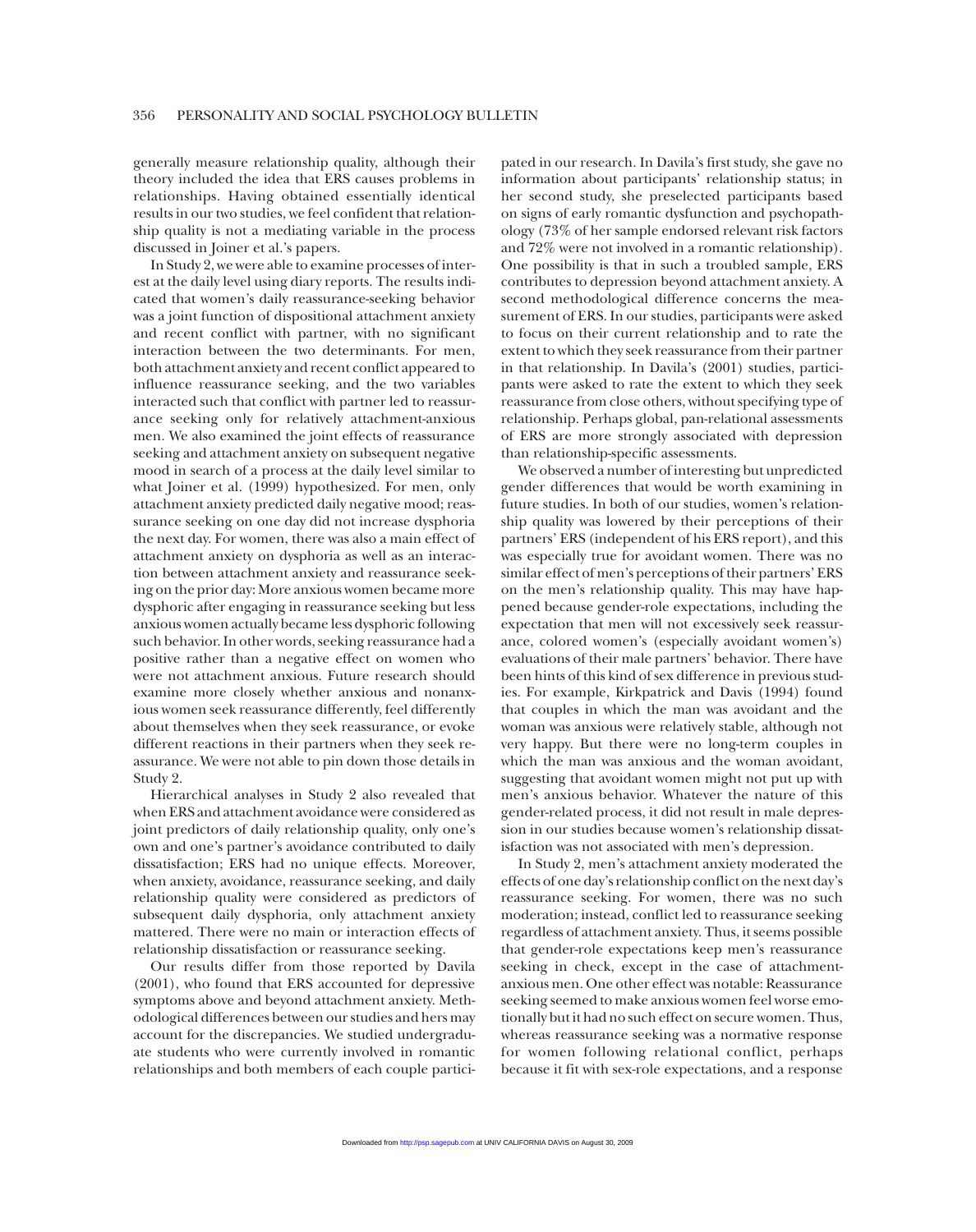that yielded emotional benefits for nonanxious women, it had damaging effects on anxious women's feelings. Thus, anxious women may think differently about behavior that nonanxious women find acceptable and beneficial. The reasons for this difference remain to be discovered. It is still unclear whether the process is completely intrapsychic or whether it depends on some aspect of partners' reactions that we did not measure. If so, this reaction does not seem to affect partner satisfaction.

Before interpreting our results theoretically, we should consider limitations of our methods. First, the study participants were university students involved in fairly long-term relationships (more than a year in most cases), but they were not married.<sup>5</sup> Therefore, it is possible that the processes discussed by Joiner et al. (1999) had not yet had time to take their toll. Perhaps excessive reassurance seeking will eventually cause some of these relationships to fail, which in turn might increase the tendency of some of the reassurance seekers to become depressed. We examined possible moderating effects of relationship length and found no evidence that it mattered, but the study may not have been sufficiently extended in time to detect relationship changes. This is a worthy topic for future research. Second, it is likely that few of our subjects were truly (i.e., clinically) depressed. The CES-D depression scale (Radloff, 1997) was designed for community surveys, and in samples like ours, it may measure mild or moderate dysphoria rather than serious depression. Our results might have been different if we had focused on seriously troubled adults, a possibility that deserves future study.

Third, all of our analyses were based on self-report measures rather than behavioral observations. In the domains of dysphoria and relationship dissatisfaction, this may not be a serious problem because both states are subjective. Moreover, the high correlations between selfreports of ERS and partners' reports of observed ERS indicate that the study participants' reports of their own behavior corresponded well with what their partners could see. Still, it would be worthwhile to study some of the dynamics we explored using observational methods of the kind pioneered by Gottman (e.g., 1994).

Fourth, many of our analyses were correlational rather than causal. Because of our theoretical orientation and previous experience with attachment theory and attachment measures, we conceptualized attachment anxiety and avoidance as dispositional determinants of ERS, relationship quality, and dysphoria. It would be worthwhile to study the same processes over a longer period to see whether depression can heighten attachment anxiety and relationship dissatisfaction can increase avoidance. Still, many studies have documented relatively high temporal stability in attachment scores over periods of months or years. Until someone shows that the causal pathways are opposite to the ones we have hypothesized and actually verified in our diary study, it seems reasonable to characterize attachment anxiety and avoidance as dispositions.

Our results suggest that future studies should be conducted to examine causal pathways from anxious attachment to depression. We (e.g., Mikulincer & Shaver, 2003) have shown that most, if not all, of the many attachment studies published to date are compatible with the theoretical notion that anxious attachment involves hyperactivation of the attachment system. Such hyperactivation encourages a person to view and present himself or herself as needy, vulnerable, and incapable of coping autonomously. It is easy to see how this orientation, which is (theoretically speaking) designed to capture the attention and support of relationship partners, also could cause a person to slide downward toward depression. Not only does anxious attachment involve negative models of self, as Bartholomew and Horowitz (1991) have shown, but it uses negative selfcharacterizations to draw support from what are perceived to be insufficiently attentive attachment figures. This strategy may leave a person open to demoralization, severe self-devaluation, and eventually, depression. That is, attachment anxiety may lead to depression mostly through intrapsychic rather than interpersonal processes. In the present study, daily conflicts resulted in subsequent dysphoric affect only for attachmentanxious men, and reassurance seeking resulted in dysphoric affect only for attachment-anxious women. Daily conflict did not lead to dysphoria in nonanxious men, and reassurance seeking did not lead to dysphoria in nonanxious women.

Theoretically, avoidant attachment, or deactivation of the attachment system, is also strategic. Avoidance involves deliberate (although not necessarily conscious) down-regulation of attachment feelings and behaviors. One way to accomplish this down-regulation is to distance oneself from one's partner, criticize the partner (either explicitly or mentally), and keep one's options open for other relationships, including short-term sexual affairs—all processes that have been empirically associated with avoidant attachment (see Mikulincer & Shaver, 2003; Schachner & Shaver, 2002). It is easy to imagine how these maneuvers might both stem from and contribute to relationship dissatisfaction—one's own and that of one's partner. It is important to note that although the current findings suggest that attachment anxiety but not avoidance is associated with depression, avoidance might still lead to depression under certain circumstances, such as when avoidant people are stressed and unable to defend themselves successfully from threats and stressors. It may be that the kinds of conflicts experienced during our 2-week diary study, and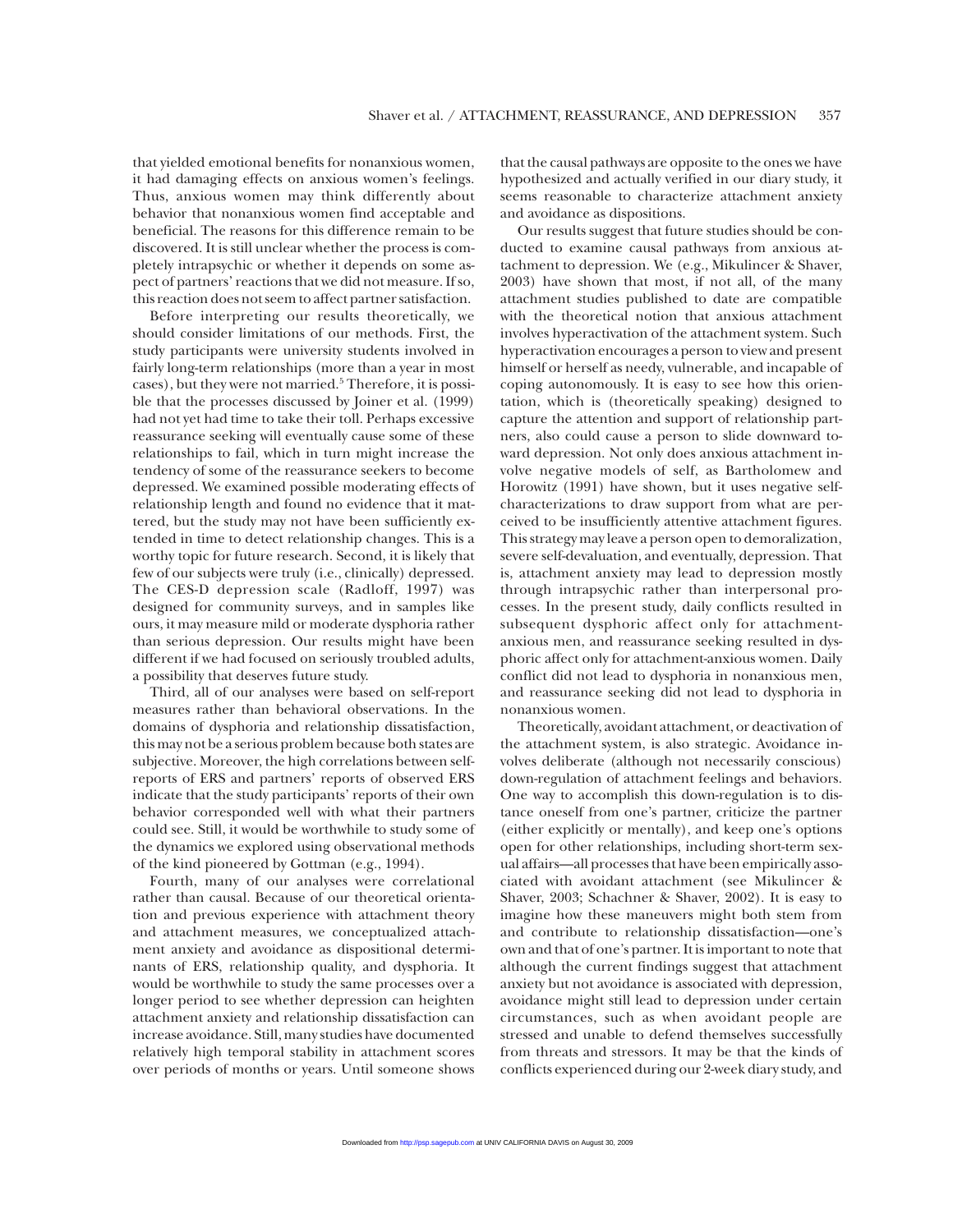even the reassurance-seeking behavior of their partners, were not sufficiently severe as stressors to exceed avoidant individuals' defensive capacities.

In our two studies, we obtained evidence for both anxious hyperactivation and avoidant deactivation of the attachment system. The former process seems to increase a person's vulnerability to depression, whereas the latter process contributes to both partners' relationship dissatisfaction. At least in the kinds of relationships we studied, the two processes are essentially independent. Reassurance seeking is evidently a relational strategy used by anxious individuals to their emotional detriment and used, at least occasionally, by nonanxious people with good results. Further research will be needed to define more precisely what is excessive about excessive reassurance seeking and what role it plays in generating depression.

#### **NOTES**

1. Both attachment variables were included in the analysis because we were adhering to a model of attachment styles involving two orthogonal dimensions, but the results were essentially the same regardless of whether avoidance was included in the analysis. This was also the case in every other analysis we report. In neither study reported here were there cases in which the results were meaningfully different when the attachment variables were considered singly rather than as a pair.

2. The inclusion of partner's scores on excessive reassurance seeking (ERS), attachment anxiety, and attachment avoidance as additional predictors in the analyses of global depression and daily negative mood did not change the findings reported here. Furthermore, these variables made no significant unique contributions to participants' depression and negative mood and did not significantly interact with participants' own ERS and attachment scores.

3. The inclusion of perceptions of partner's ERS as an additional predictor in the hierarchical linear modeling (HLM) analyses of daily negative mood and daily relationship quality did not change the findings reported here. Furthermore, this variable made no significant unique contribution to participants' negative mood or relationship quality ratings and did not significantly interact with participants' ERS and attachment scores.

4. HLM analyses predicting daily ratings of relationship quality from the interaction between a partner's global depression or daily negative mood and a partner's global ERS or daily RS revealed no significant interactions for either sex. This lack of significant interactions replicated the findings of Study 1.

5. We entered relationship length as a predictor in the regression equations and found that it had no effects and did not interact with any of the other independent variables. We also reran the analyses using only participants who had been dating for more than 3 months and the patterns of results did not change.

#### **REFERENCES**

- Aiken, L. S., & West, S. G. (1991). *Multiple regression: Testing and interpreting interactions*. Newbury Park, CA: Sage.
- Bartholomew, K., & Horowitz, L. M. (1991). Attachment styles among young adults: A test of a four-category model. *Journal of Personality and Social Psychology*, *61*, 226-244.
- Bifulco, A., Moran, P. M., Ball, C., & Bernazzani, O. (2002). Adult attachment style. I: Its relationship to clinical depression. *Social Psychiatry & Psychiatric Epidemiology*, *37*, 50-59.
- Bowlby, J. (1982). *Attachment and loss. Vol. 1: Attachment* (2nd ed.). New York: Basic Books.
- Brennan, K. A., & Carnelley, K. B. (1999). Using meaning to mend holes in the nomological net of excessive reassurance seeking and depression. *Psychological Inquiry*, *10*, 282-285.
- Brennan, K. A., Clark, C. L., & Shaver, P. R. (1998). Self-report measurement of adult attachment: An integrative overview. In J. A. Simpson & W. S. Rholes (Eds.), *Attachment theory and close relationships* (pp. 46-76). New York: Guilford.
- Bryk, A. S., & Raudenbush, S. W. (1992). *Hierarchical linear models*. Newbury Park, CA: Sage.
- Carnelley, K. B., Pietromonaco, P. R., & Jaffe, K. (1994). Depression, working models of others, and relationship functioning. *Journal of Personality and Social Psychology*, *66*, 127-140.
- Cassidy, J., & Shaver, P. R. (Eds.). (1999). *Handbook of attachment: Theory, research, and clinical applications*. New York: Guilford.
- Collins, N. L. (1996). Working models of attachment: Implications for explanation, emotion, and behavior. *Journal of Personality and Social Psychology*, *71*, 810-832.
- Coyne, J. C. (1976). Toward an interactional description of depression. *Psychiatry: Journal for the Study of Interpersonal Processes*, *39*, 28-40.
- Crowell, J. A., Fraley, R. C., & Shaver, P. R. (1999). Measurement of individual differences in adolescent and adult attachment. In J. Cassidy & P. R. Shaver (Eds.), *Handbook of attachment: Theory, research, and clinical applications* (pp. 434-465). New York: Guilford.
- Davila, J. (2001). Refining the association between excessive reassurance seeking and depressive symptoms: The role of related interpersonal constructs. *Journal of Social and Clinical Psychology*, *20*, 538-559.
- Fletcher, G. J. O., Simpson, J. A., & Thomas, G. (2001). The measurement of perceived relationship quality components: A confirmatory factor-analytic approach. *Personality and Social Psychology Bulletin*, *26*, 340-354.
- Frei, J. R., & Shaver, P. R. (2002). Respect in close relationships: Prototype definition, self-report assessment, and initial correlates. *Personal Relationships*, *9*, 121-140.
- Gottman, J. M. (1994). *What predicts divorce? The relationship between marital processes and marital outcomes*. Hillsdale, NJ: Lawrence Erlbaum.
- Griffin, D. W., & Bartholomew, K. (1994). Models of the self and other: Fundamental dimensions underlying measures of adult attachment. *Journal of Personality and Social Psychology*, *67*, 430-445.
- Hazan, C., & Shaver, P. R. (1987). Romantic love conceptualized as an attachment process. *Journal of Personality and Social Psychology*, *52*, 511-524.
- Joiner, T. E. (1994). Contagious depression: Existence, specificity to depressed symptoms, and the role of reassurance seeking. *Journal of Personality and Social Psychology*, *67*, 287-296.
- Joiner, T. E., Alfano, M. S., & Metalsky, G. I. (1992). When depression breeds contempt: Reassurance-seeking, self-esteem, and rejection of depressed college students by their roommates. *Journal of Abnormal Psychology*, *101*, 165-173.
- Joiner, T. E., Alfano, M. S., & Metalsky, G. I. (1993). Caught in the crossfire: Depression, self-consistency, self-enhancement, and the response of others. *Journal of Social and Clinical Psychology*, *12*, 113- 134.
- Joiner, T. E., & Metalsky, G. I. (1995). A prospective test of an integrative interpersonal theory of depression: A naturalistic study of college roommates. *Journal of Personality and Social Psychology*, *69*, 778- 788.
- Joiner, T. E., & Metalsky, G. I. (1998). *Reassurance-seeking: Delineating a risk factor involved in the development of depressive symptoms*. Unpublished manuscript.
- Joiner, T. E., Metalsky, G. I., Katz, J., & Beach, S. R. H. (1999). Depression and excessive reassurance seeking. *Psychological Inquiry*, *10*, 269-278.
- Joiner, T. E., & Schmidt, N. B. (1998). Excessive reassurance-seeking predicts depressive but not anxious reactions to acute stress. *Journal of Abnormal Psychology*, *107*, 533-537.
- Katz, J., & Beach, S. R. H. (1997). Romance in the crossfire: When do women's depressive symptoms predict partner relationship dissatisfaction? *Journal of Social and Clinical Psychology*, *16*, 243-258.